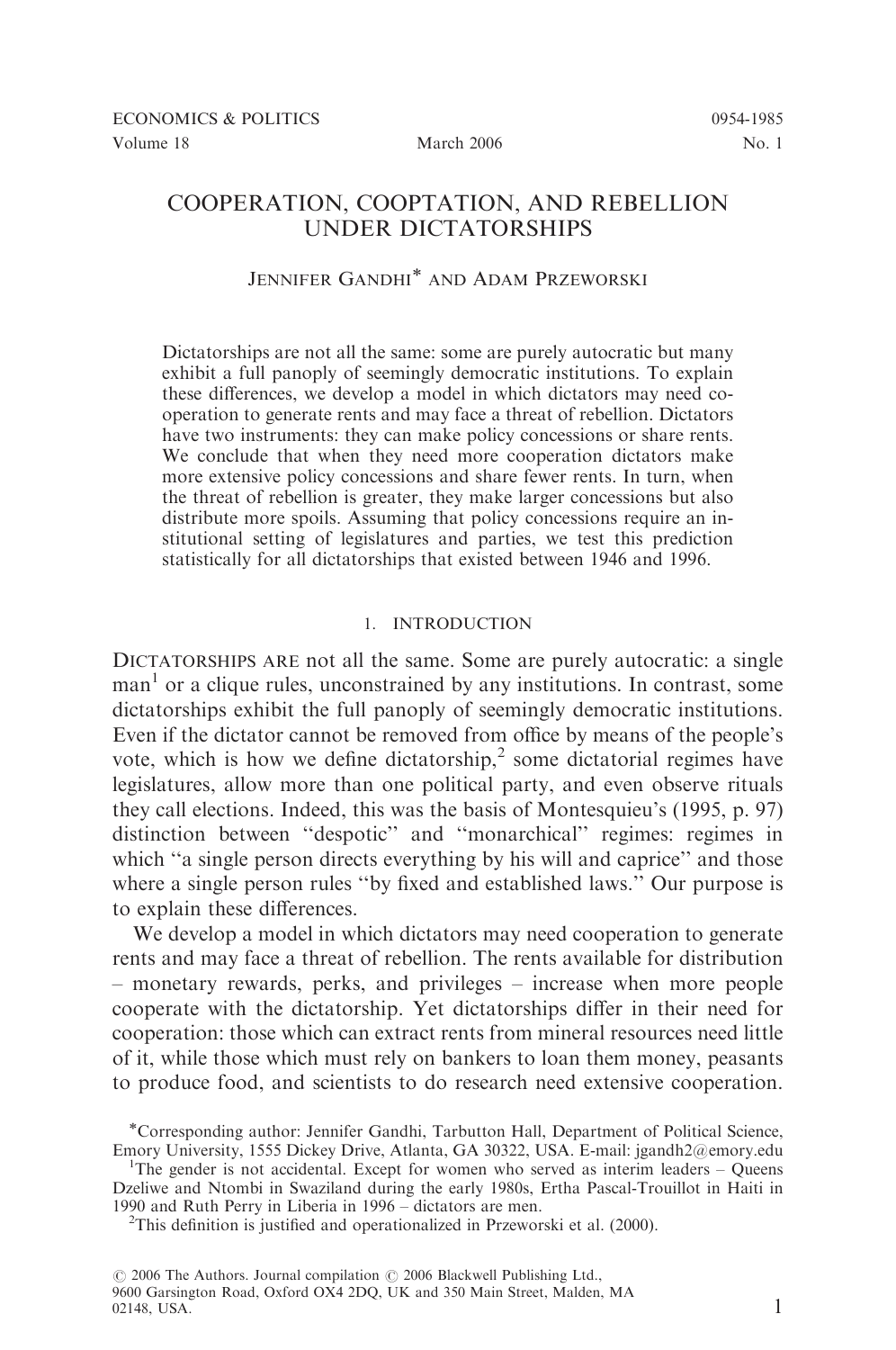In turn, dictators are dictators because they cannot win elections, because their preferences diverge from those of the majority of the population. Hence, dictators may face a threat of rebellion, and the magnitude of this threat is again not the same for different dictators.

Dictators have two instruments to mobilize cooperation and to prevent rebellion: policy concessions and distribution of rents. Since some people will cooperate with the dictatorship if it offers policies more to their liking, dictators generate cooperation and, if need be, thwart the threat of rebellion by making policy concessions. Alternatively, dictators can prevent threats to their power by sharing rents.

The dictator chooses policies and a distribution of rents. Then the opposition decides whether or not to rebel. If the opposition rebels, nature decides whether the dictator survives in power or is replaced. The model generates three equilibria. When the opposition is sufficiently weak, the dictator chooses policies that maximize his utility from cooperation and shares no rents with the opposition, which does not rebel. When the opposition is strong, the dictator makes more extensive policy compromises and shares some rents, just enough to prevent the opposition from rebelling. Finally, when the opposition has little chance of overthrowing the dictator but the dictator cannot inflict much damage on the opposition, the dictator offers few compromises and the opposition does rebel. Hence, there are conditions under which we would expect dictatorships to experience constant turmoil.

Policy concessions require a forum in which demands can be revealed and agreements can be hammered out. Hence, we assume that the presence of institutions, specifically of parties in legislatures, is an indicator of policy concessions and predict that the number of parties in the legislature should increase in the need for cooperation and in the strength of the opposition. These predictions are tested for all the countries for which the requisite data are available between 1946 and 1996.

The idea that dictators maintain themselves in power by coopting, ''encapsulating'' in the language of O'Donnell (1979, pp. 51, 91), some sectors of the potential opposition is not new. Yet our model offers several new insights into the functioning of dictatorships:

1. We distinguish two problems of governance facing dictatorships: the need to secure economic cooperation and the need to thwart open resistance. We assume that dictators want to maximize their rents, which they can enjoy only if they survive in power. This implies that they always seek to maximize the total output: even if they are forced to share rents with some groups of the potential opposition, their rents are higher when the total output is higher. Yet maximizing output requires different degrees of cooperation from society in countries with different economic structure. In the extreme, where a large part of the output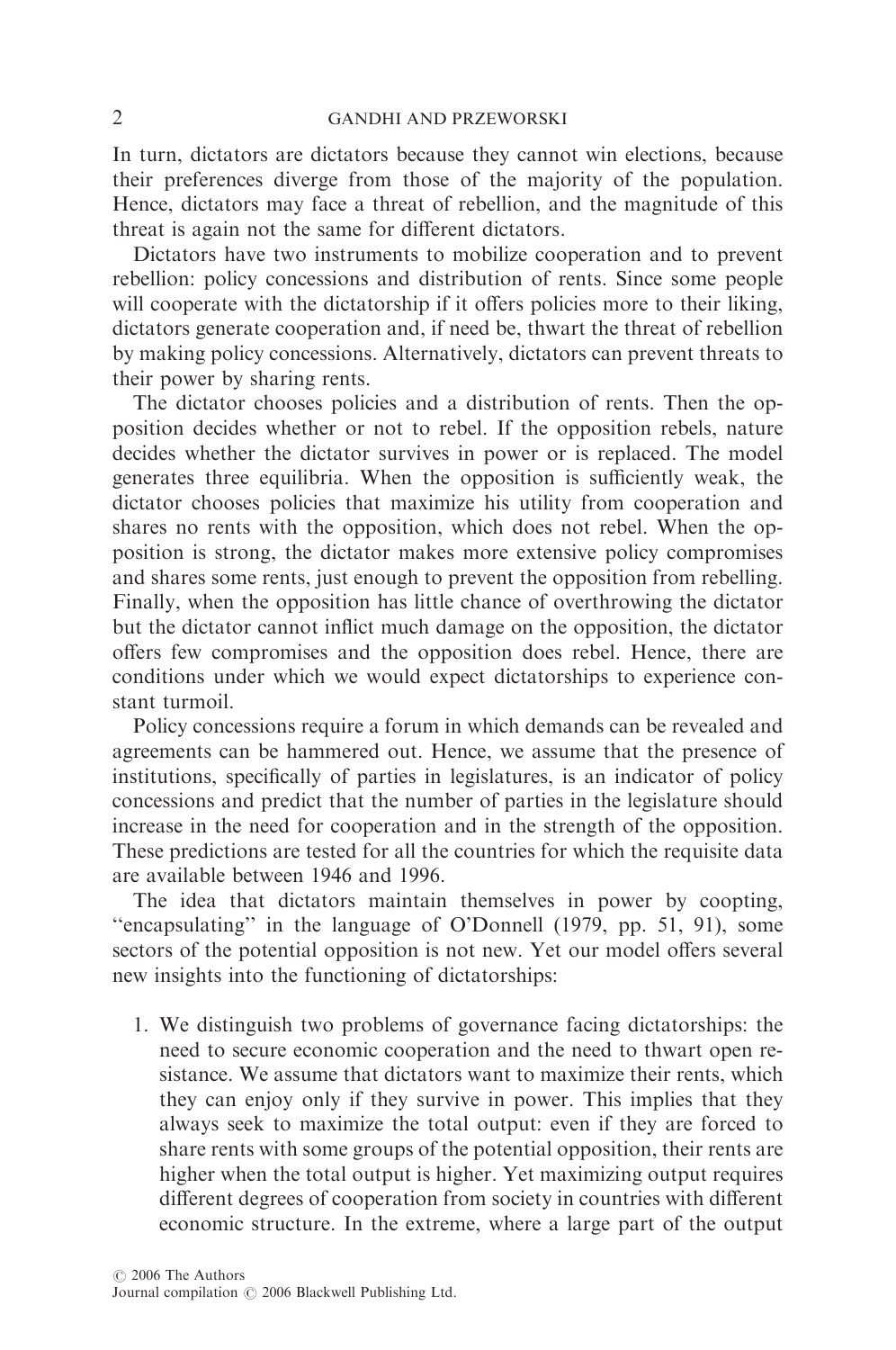can be extracted by exploiting mineral resources, dictators need no or little cooperation. Such countries are typically studied separately as ''rentier states'' (Karl, 1997; Luciani, 1987). Our model allows us to derive comparative statics with regard to the need for cooperation and thus places rentier states in a comparative context ( joining other recent attempts, such as Ross, 2001; Smith, 2004). One question we study is whether it is true, as this literature posits, that governments in countries with mineral resources are more prone to use rents in order to thwart threats emanating from the opposition.

- 2. Other models of cooptation either do not specify the instruments used by dictators to implement their objectives (Bertocchi and Spagat, 2001; Ginkel and Smith, 1999) or assume that the only instrument of dictators comes in monetary form: the sharing of rents or the setting of tax rates (Acemoglu and Robinson, 2002; Grossman and Noh, 1990; Kirstein and Voigt, 2000; McGuire and Olson, 1996; Wintrobe, 1990). We distinguish two instruments – policy concessions and the sharing of rents – and show that depending on their need for cooperation and the strength of the opposition, dictators mix these two instruments differently.
- 3. Models of cooptation differ in the equilibria they generate. In some models, incumbents are never overthrown (Bertocchi and Spagat, 2001; Bueno de Mesquita et al., 1999), or if revolutions do occur, they happen because information is incomplete (Ginkel and Smith, 1999). Our model, even though it is based on complete information, does admit an outcome in which a dictatorial ruler may be overthrown. In contrast to Grossman (1999), where the probability that the opposition would triumph were it to revolt is high, this outcome is possible in our model when the opposition has a low probability of overthrowing the dictator, but the dictator is unable to punish the opposition for trying.
- 4. Most importantly, the literature on dictatorships either treats institutions as forums for distributing rents (Binder, 1964; Collier, 1982; Zolberg, 1969) or maintains that policy concessions are never made through institutions (Linz, 1973; O'Donnell, 1979). Either way, dictatorial institutions are regarded as mere window-dressing. For example, announcing their plan for a seminal analysis of ''totalitarianism,'' Friedrich and Brzezinski (1961, p. 18) refused to even bother with institutions: "The reader may wonder why we do not discuss the 'structure of government,' or perhaps 'the constitution,' of these totalitarian systems. The reason is that these structures are of very little importance. . . .'' The words ''institution,'' ''legislature,'' or ''law'' do not appear in the index of Brooker's (2000) comprehensive treatment of non-democratic regimes. In contrast, we make the case that institutions are crucial for any cooptation strategy that involves policy compromises. Assuming that policy compromise can be made only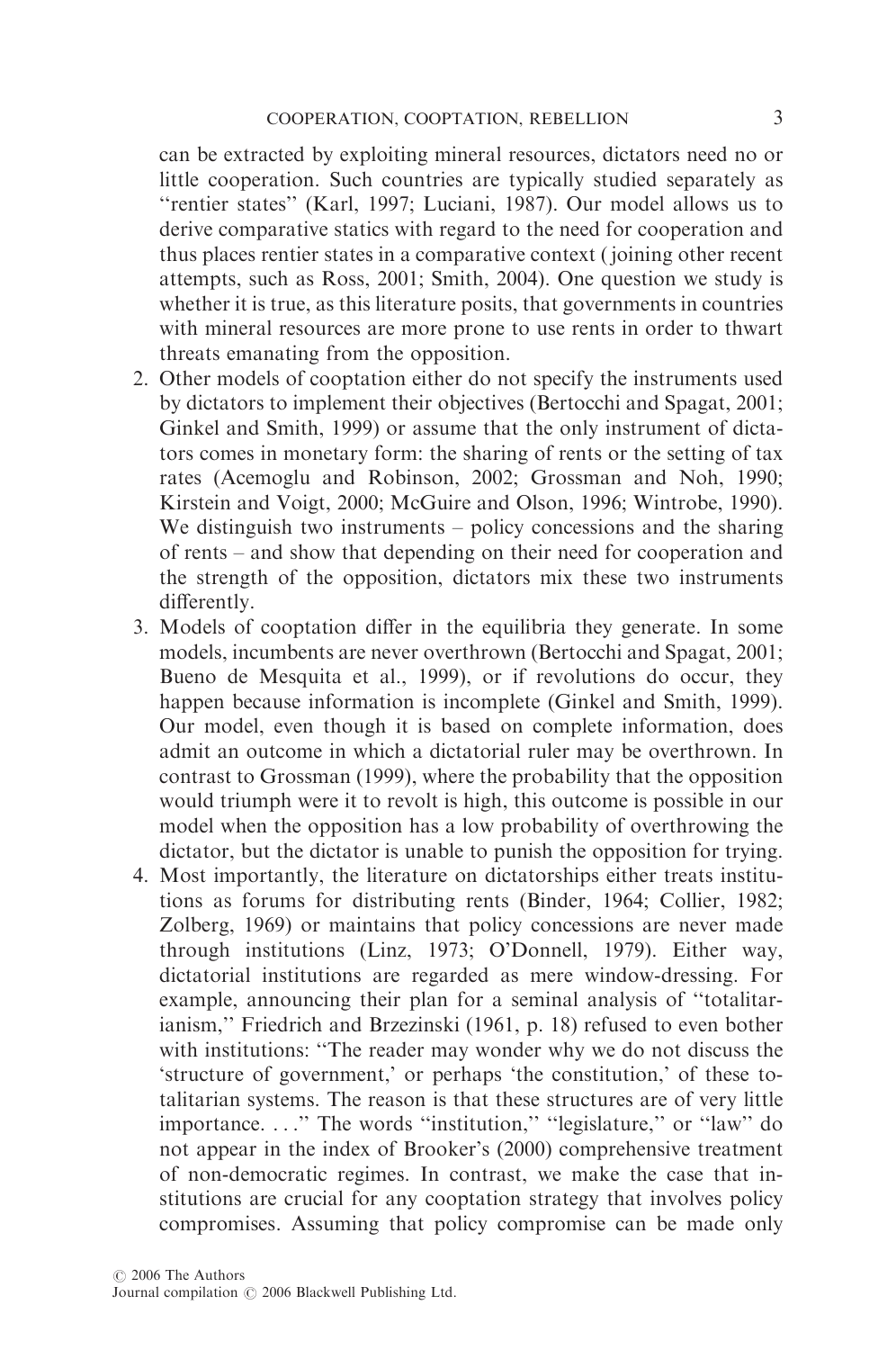# 4 GANDHI AND PRZEWORSKI

within a specific institutional framework, namely legislatures, we relate the observable conditions that represent the need for cooperation and the strength of the opposition to the institutional frameworks of dictatorships. By explaining systematically why some dictators care to dress their windows, we elucidate the puzzling role of seemingly democratic institutions – legislatures, parties, and elections – under dictatorship.

We begin with the model, derive comparative statics, test the empirical predictions, and conclude.

#### 2. THE MODEL

# 2.1 Assumptions

Policy is a number  $x \in [0, 1]$ . The policy in question may concern religious instruction in schools or censorship, but it may be also economic, say minimum wage or interest rates. Let  $x^i$  stand for the peak of quasi-concave preference of individual *i*. Peak preferences are distributed according to  $f(x^i)$ over the population of a unit mass. The ideal point of the dictator,  $x^D$ , is larger than the median ideal point,  $x^M$ : that the dictator has preferences different from those that would prevail in free and competitive elections is generically true of dictatorships, while the assumption that  $x^D > x^M$  is made just for convenience and without a loss of generality. In turn, even if antidictatorial coalitions sometimes fall apart as soon as they are victorious, whether the dictatorship is succeeded by democracy ("Solidarity" in Poland) or another dictatorship (Iran after the fall of the Shah), to fight against the current dictator, any opposition must present itself as ''the people united.'' Hence, whoever resists the dictator must appeal to the individual with the median preference and we will characterize the potential opposition by  $x^0 = x^M \equiv F^{-1}(1/2).$ 

The set of people who might oppose the dictator is thus  $\Omega = \{x^i | x^i \leq \}$  $x^{O} + \frac{1}{2}(x^{D} - x^{O})$ . Letting the distance  $\theta \equiv x^{D} - x^{O}$  stand for the degree of policy polarization, the measure of this set is  $F(x^D - \frac{1}{2}\theta) > 1/2$ . We define policy concessions as

$$
\gamma \equiv \frac{x^D - x^*}{x^D - x^O} = (x^D - x^*)/\theta,
$$
\n(1)

where  $x^*$  is the actual policy chosen by the dictator. When the dictator makes policy concession  $\gamma > 0$ , the opposition becomes reduced to  $F[x^D \frac{1}{2}\theta(1+\gamma)$ . Hence, a proportion  $F(\gamma\theta/2)$  is induced to cooperate with the dictator.

Rents, which consist of monetary payoffs, perks, and privileges, are produced in cooperation between the dictator and some part of the potential opposition. Since cooperation occurs when the dictator makes policy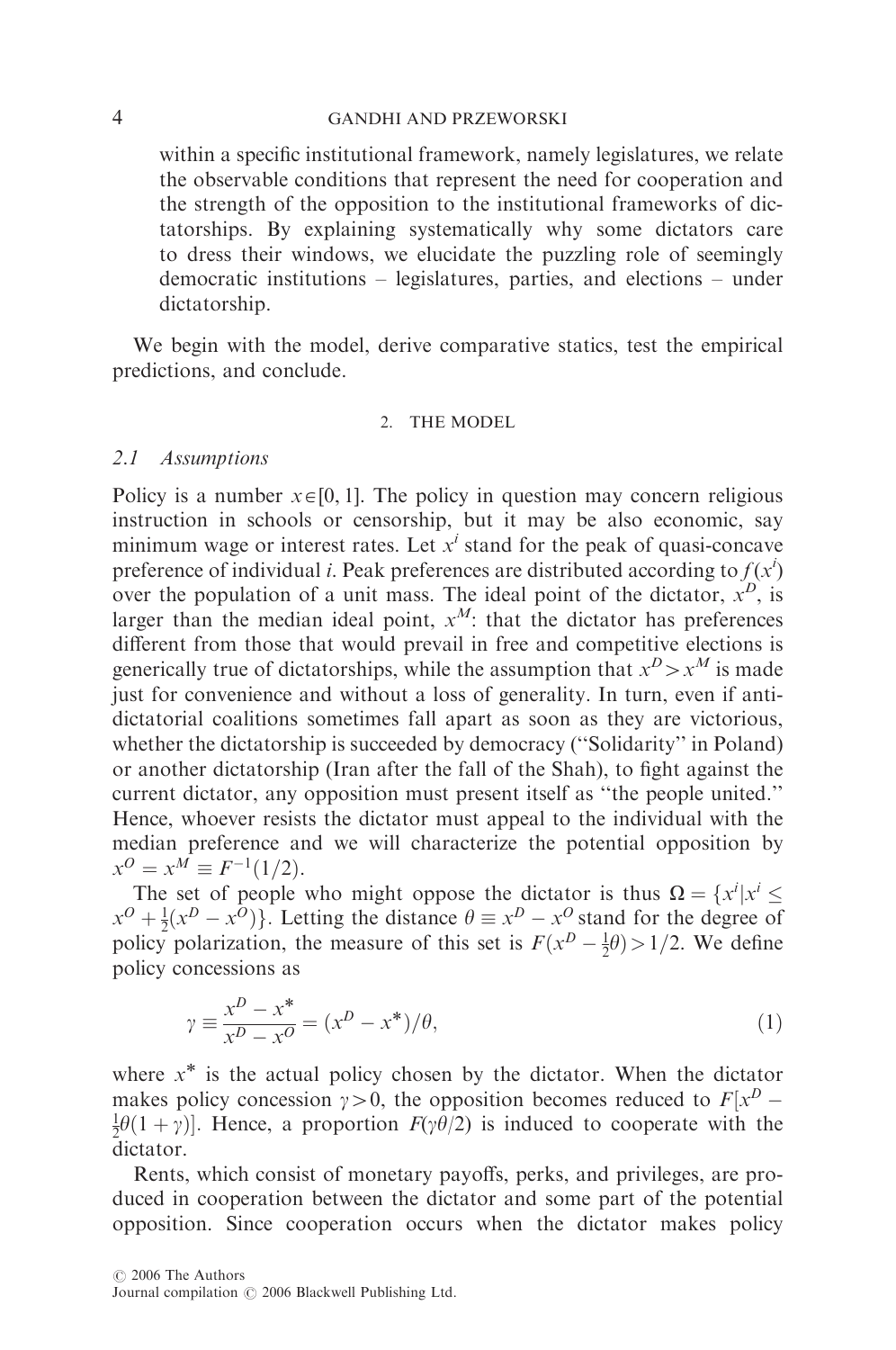concessions, total rents,  $R$ , are an increasing function of policy concessions,  $dR/dy > 0$ . Dictatorships differ, however, with regard to the need for cooperation, a. Dictators who can rely on mineral resources need little cooperation to secure rents,  $\alpha \approx 0$ . Other dictators need varying degrees of cooperation. Hence, rents are produced according to

$$
R(\gamma) = \gamma^{\alpha}, \quad 0 \le \alpha \le 1. \tag{2}
$$

Both the dictator,  $D$ , and the opposition,  $D$ , have a linearly separable utility function

$$
U^{j}(R^{j}, x) = v(R^{j}) + u^{j}(x), \quad j \in \{D, O\},
$$
\n(3)

where  $R^j$  stands for the total amount of rents accruing to j.

The function  $u(x)$  is given by<sup>3</sup>

$$
u^{j} \equiv u(x^{j}, x) = -(x^{j} - x)^{2}.
$$
 (4)

Rents are divided with the opposition receiving share s of the total and the dictator keeping share (1–s). The function  $v(\cdot)$  is simply  $v(R) = R$ .

Using (1) through (4), we can rewrite the dictator's utility function as

$$
U^{D} = (1 - s)\gamma^{\alpha} - (x^{D} - x^{*})^{2} = (1 - s)\gamma^{\alpha} - (\gamma\theta)^{2}.
$$
 (5)

The derivative of the dictator's utility with regard to the policy concession is then

$$
\frac{\partial U^D}{\partial \gamma} = (1 - s) \alpha \gamma^{\alpha - 1} - 2\theta^2 \gamma,\tag{6}
$$

which is positive when  $\gamma$  is low and negative when it is high. Hence, a dictator may have an incentive to make some policy concessions if only to induce cooperation.

Similarly, we can rewrite the utility function of the opposition as

$$
U^{O} = s\gamma^{\alpha} - (x - x^{O})^{2} = s\gamma^{\alpha} - \theta^{2}(1 - \gamma)^{2},
$$
\n(7)

which increases in the policy concessions:

$$
\frac{\partial U^O}{\partial \gamma} = s\alpha \gamma^{\alpha - 1} + 2\theta^2 (1 - \gamma) > 0.
$$
\n(8)

The opposition always wants concessions.

The timing is as follows. The need for cooperation,  $\alpha$ , the degree of polarization,  $\theta$ , and the strength of the opposition, z, to be defined below, are given and observed by everyone. The dictator offers policy concessions and

<sup>&</sup>lt;sup>3</sup>The assumption that the loss from policy distance is quadratic, even if standard, is not innocent. One way to justify the concavity of this function is that while political leaders care about spoils from office, their followers care about policy, and the followers' preferences constrain the leaders on both sides.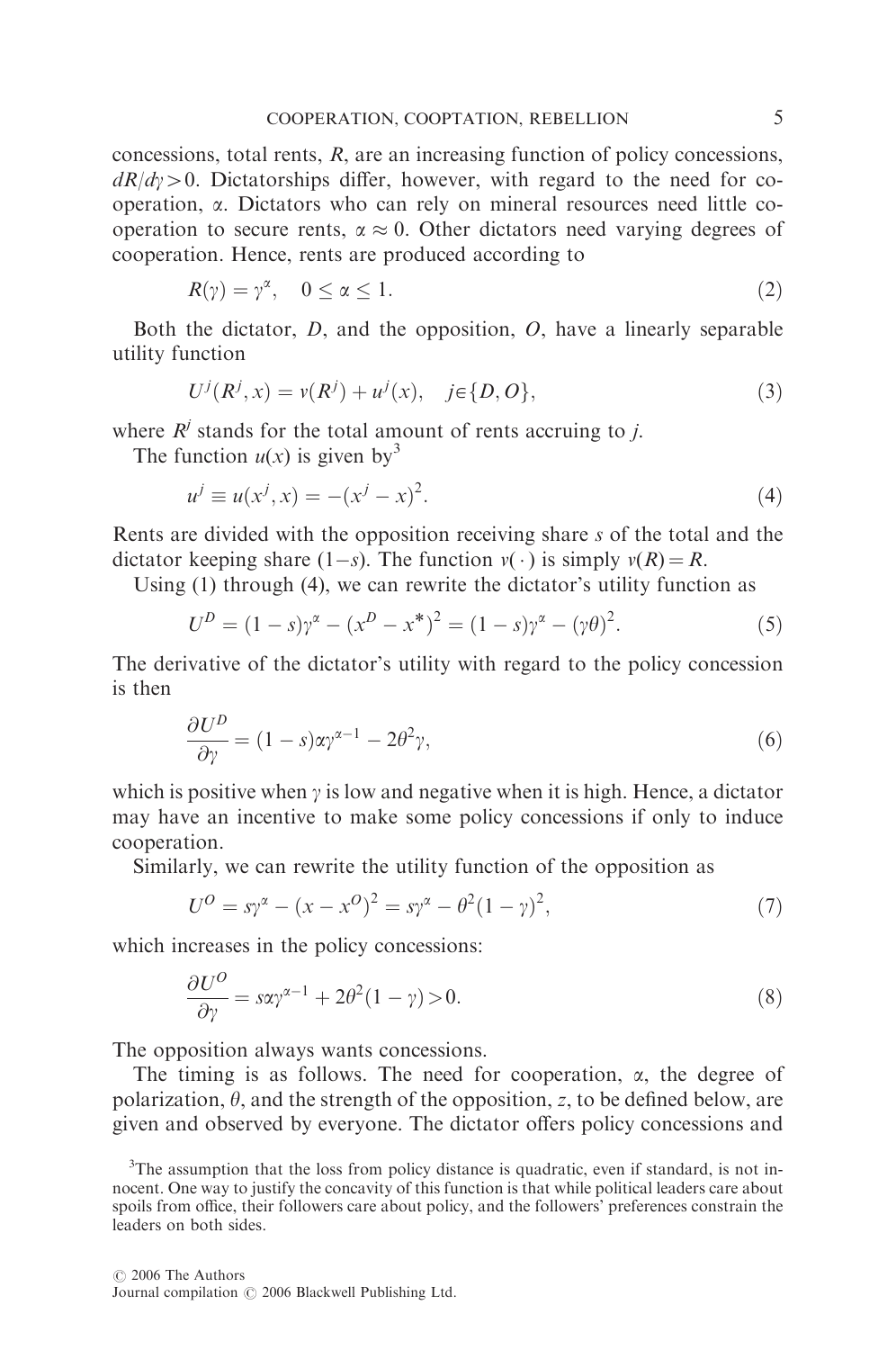a share of rents,  $\{y, s\}$ . Then the opposition decides whether or not to rebel. If the opposition does not rebel, policy and rents are allocated according to this offer. If the opposition decides to fight, nature moves and resolves the conflict.

To characterize the strength of the opposition, z, let the probability that the opposition overturns a dictator if it acts against him be  $q<1<sup>4</sup>$ . If the opposition wins, it gets all the rents and its ideal policy. If the opposition is defeated, the dictator imposes the policy that maximizes his utility and punishes the opposition. The net severity of punishment is  $L < 0.5$  Note that  $q$  and  $L$  are fixed features of the environment in which decisions are made. Hence, they are exogenous. Putting these assumptions together, the expected value of acting against the dictator is

$$
q[V(R^{O} = 1) + u^{O}(\gamma = 1)] + (1 - q)L = q + (1 - q)L \equiv z,
$$
\n(9)

where  $z(q, L)$  summarizes the strength of the opposition. The opposition is strong when it has a good chance to overturn the dictator and when the loss it would suffer from defeat in a struggle against the dictator is small.

### 2.2 Equilibria

The problem of the dictator is to

$$
\max_{\gamma,s} U^D(R^D,x),\tag{10}
$$

s.t.

$$
U^{O} \geq z
$$
  
0 \leq s \leq 1  
0 \leq \gamma \leq 1,

with the Lagrangean

$$
\mathcal{L} = (1 - s)\gamma^{\alpha} - \gamma^{2}\theta^{2} + \lambda \left[s\gamma^{\alpha} - \theta^{2}(1 - \gamma)^{2} - z\right] + \mu_{0}s + \mu_{1}(1 - s) + \eta_{0}\gamma + \eta_{1}(1 - \gamma),
$$
\n(11)

where  $\lambda$  is the multiplier on the opposition's incentive constraint and the  $\mu$ 's and the  $\eta$ 's are, respectively, multipliers for the constraints on s and  $\gamma$ .

<sup>&</sup>lt;sup>4</sup>We assume that  $q<1$ , since if the opposition were certain to be able to overthrow the dictator, the dictator would not be around. This assumption excludes some corner solutions; see the Appendix.

This is net punishment because when the dictator maximizes his utility he makes policy concessions that maximize his gains from cooperation. But he also takes reprisals against the opposition, so that in the end the severity of loss is  $L$ , which we take to be exogenous.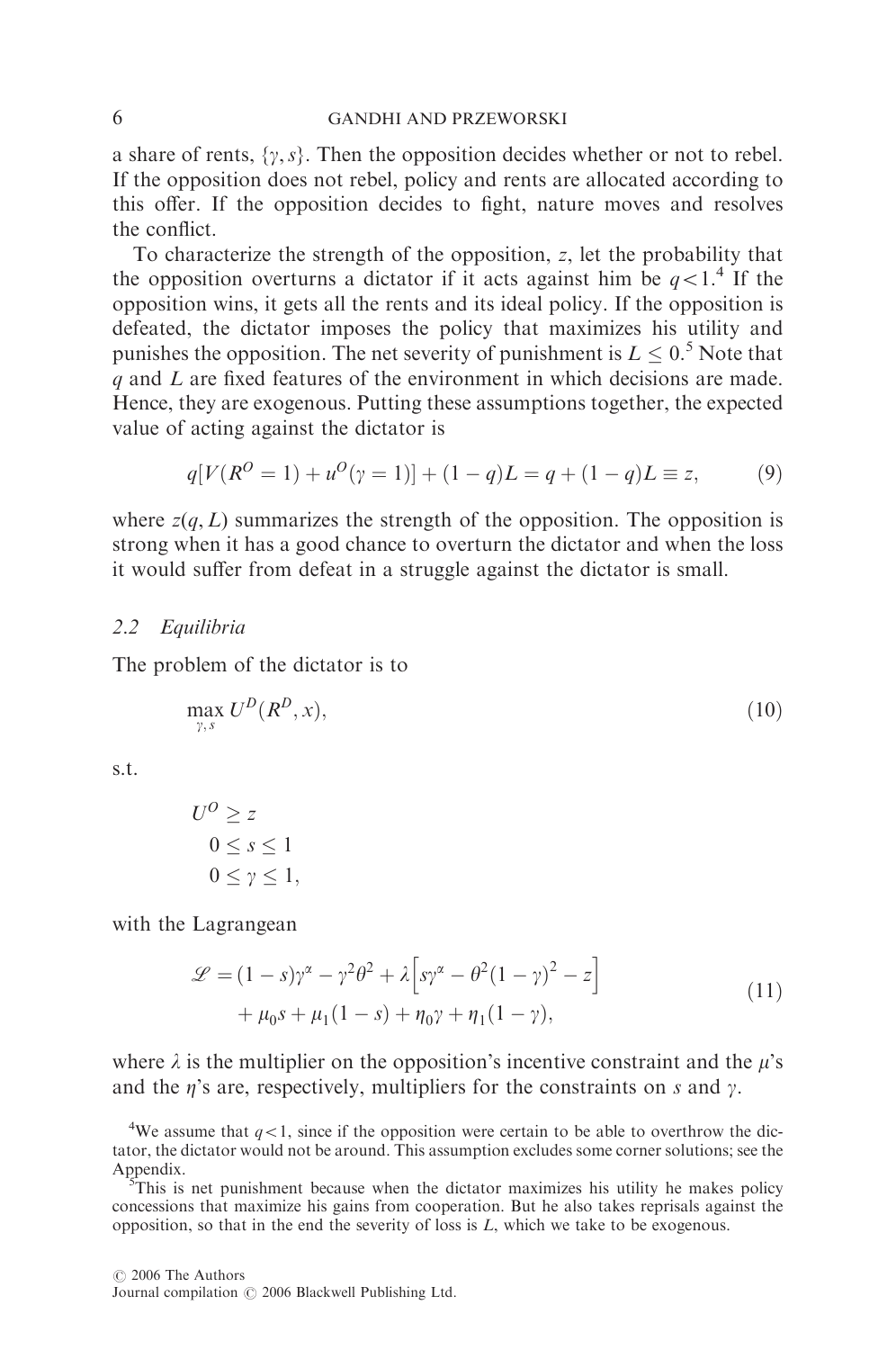To avoid the proliferation of cases, we focus on the complementary slackness condition

$$
\lambda \left[ s\gamma^{\alpha} - \theta^2 (1 - \gamma)^2 - z \right] = 0 \tag{12}
$$

and consider corner solutions only as they arise.

Consider first the case  $\lambda = 0$ ,  $s\gamma^{\alpha} - \theta^2(1 - \gamma)^2 - z > 0$ . The dictator does not need to fear the opposition and all he does is maximize his utility from cooperation. First-order conditions are then

$$
\frac{\partial \mathcal{L}}{\partial s}\Big|_{\lambda=0} = -\gamma^{\alpha} + \mu_0 \le 0 \tag{13}
$$

and

$$
\frac{\partial \mathcal{L}}{\partial \gamma}\Big|_{\lambda=0} = \alpha \gamma^{\alpha-1} - 2\gamma \theta^2 = 0, \tag{14}
$$

implying that the dictator offers  $s_c = 0$  and

$$
\gamma_c = \left(\frac{\alpha}{2\theta^2}\right)^{\frac{1}{2-\alpha}},\tag{15}
$$

where the subscript  $c$  stands for "pure cooperation" offer.<sup>6</sup>

This offer is accepted by the opposition if

$$
z \le -\theta^2 (1 - \gamma_c)^2,\tag{16}
$$

which defines the conditions for the "pure cooperation equilibrium," in which the dictator offers  $\{y_c, 0\}$  and the opposition does not rebel.

Now consider the case  $\lambda > 0$ ,  $0 < s < 1$ ,  $0 < \gamma < 1$ . First-order conditions are now

$$
\frac{\partial \mathcal{L}}{\partial s}\Big|_{\lambda>0} = -\gamma^{\alpha} + \lambda \gamma^{\alpha} = 0 \Rightarrow \lambda = 1 \tag{17}
$$

and

$$
\frac{\partial \mathcal{L}}{\partial \gamma}\Big|_{\lambda>0} = \alpha \gamma^{\alpha-1} - 4\gamma \theta^2 + 2\theta^2 = 0,
$$
\n(18)

with the implicit solution  $\gamma_z$ , where the subscript z stands for "cooptation." Observe that when the dictator fears rebellion, he makes a policy concession at least as large as that needed to maximize his rents from cooperation,  $\gamma_z \geq \gamma_c$ . This can be seen by rewriting (18) as  $\alpha \gamma_z^{\alpha-1} - 2\gamma_z \theta^2 =$  $2\theta^2(\gamma_z - 1) \leq 0$ . Comparing this expression with (14) shows that it cannot be

<sup>6</sup>This solution is logically consistent when  $\gamma_c = 1$  or  $\alpha \geq 2\theta^2$ . Note that if  $\gamma = 1$ ,  $x = x^M$ , so that the dictator sets policy according to the median preference but he takes all the spoils.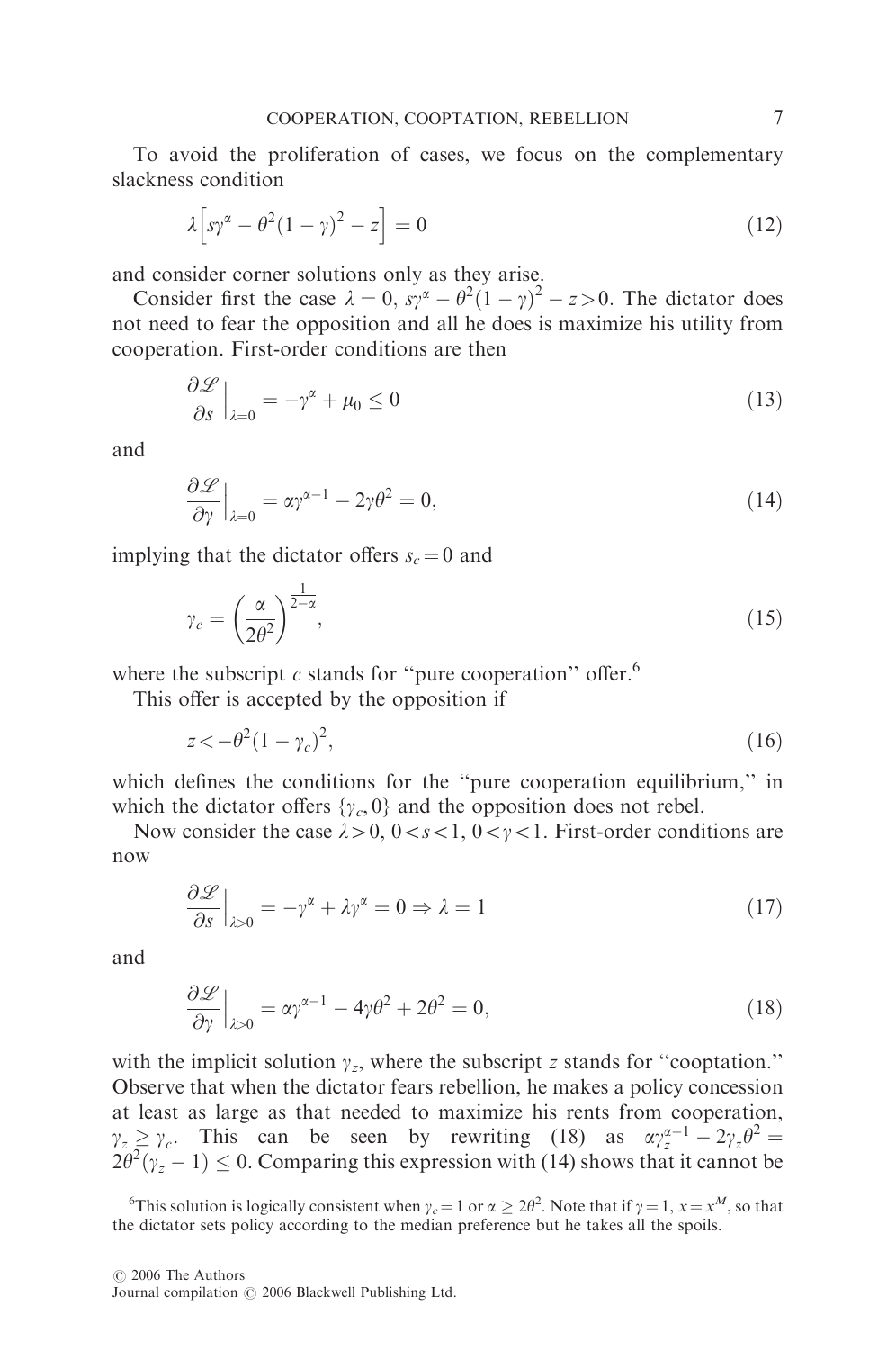satisfied by the same value of  $\gamma$ .<sup>7</sup> In turn, since the left-hand side declines in  $\gamma$ , it must be true that  $\gamma_z \geq \gamma_c$ .

Finally, since  $\lambda > 0$ , it must be true that  $s\gamma^{\alpha} - \theta^2(1 - \gamma)^2 - z = 0$ , so that  $s_z$ is given by

$$
s_z = \frac{z + \theta^2 (1 - \gamma_z)^2}{\gamma_z^2}.
$$
\n<sup>(19)</sup>

We will refer to  $\{y_z, s_z\}$  as the "cooptation offer."

Note that since  $\gamma_c \leq \gamma_z$ , dictator's utility under cooperation,  $U_c^D$ , is strictly larger than his utility under cooptation,  $U_2^D$ . But if the opposition is sufficiently strong to reject the cooperation offer, will dictators always make the offers necessary to deter the opposition from acting against them? The expected value for the dictator of facing a revolt is

$$
q[V(R^{D} = 0) + u^{D}(\gamma = 1)] + (1 - q)U_{c}^{D}
$$
  
=  $-q\theta^{2} + (1 - q)[\gamma_{c}^{*} - \theta^{2}\gamma_{c}^{2}],$  (20)

and the dictator makes the cooptation offer as long as his utility from cooptation is at least as high as the expected value of rebellion:

$$
U_z^D \ge -q\theta^2 + (1-q)U_c^D. \tag{21}
$$

Substituting  $s_z$  into  $U_z^D$ , writing out z from (9), and rearranging terms, the above condition can be rewritten as

$$
q(U_c^D + \theta^2 - 1 + L) \ge U_c^D + \theta^2 - [\gamma_z^{\alpha} + 2\theta^2 \gamma_z (1 - \gamma_z)] + L. \tag{22}
$$

Let  $C = U_c^D + \theta^2 - [\gamma_z^{\alpha} + 2\theta^2 \gamma_z (1 - \gamma_z)]$  and  $D = U_c^D + \theta^2 - 1$ . Then this condition becomes  $(D+L)q \ge C+L$ . Now, for all feasible values of parameters it is true that  $C \leq D,$  which leaves three cases: (1) If  $C \leq D \! < \! -L,$ this condition is satisfied for all  $q<1$ ; (2) If  $C<-L < D$ , the condition is satisfied for all  $q \ge 0$ ; (3) If  $-L < C \le D$ , the condition is satisfied only for  $q > (C + L)/(D + L).$ 

Hence, the game has three equilibria. They are best characterized in the  $\{q, -L\}$  space.

Proposition 1. (1) If

$$
-L \ge \frac{\theta^2 (1 - \gamma_c)^2 + q}{1 - q},
$$

<sup>7</sup>Equality will hold only if  $\alpha \ge 2\theta^2$  and  $\gamma_c = 1$ .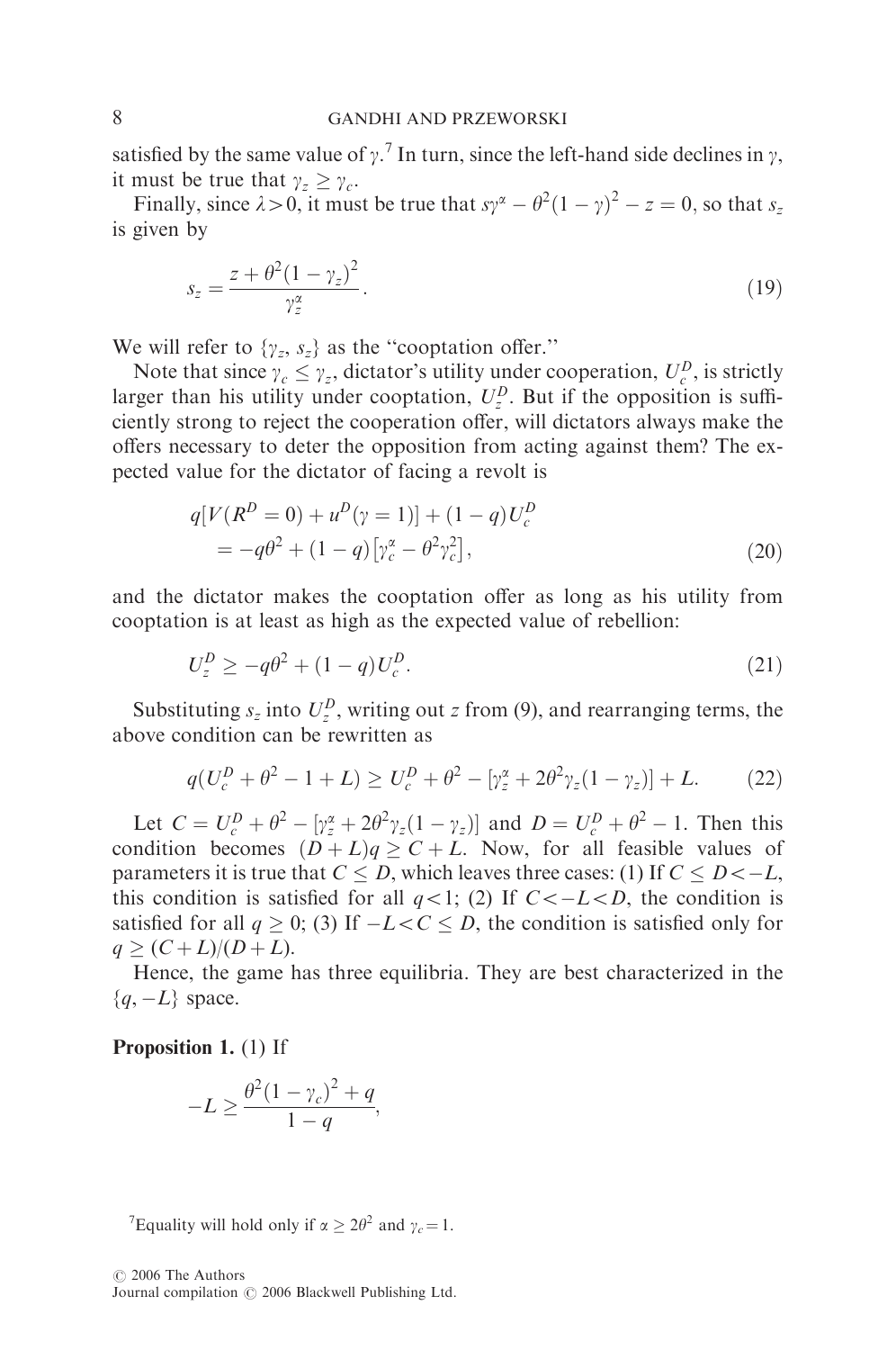a cooperation equilibrium ensues: the dictator makes a cooperation offer and the opposition does not rebel.

(2) If

$$
U_c^D + \theta^2 - \frac{\gamma_z^{\alpha} + 2\theta^2 \gamma_z (1 - \gamma_z) - q}{1 - q} \le -L < \frac{\theta^2 (1 - \gamma_c)^2 + q}{1 - q},
$$

a cooptation equilibrium occurs: the dictator makes a cooptation offer and the opposition does not rebel.

(3) If

$$
-L < U_c^D + \theta^2 - \frac{\gamma_z^{\alpha} + 2\theta^2 \gamma_z (1 - \gamma_z) - q}{1 - q},
$$

a turmoil equilibrium transpires: the dictator makes a cooperation offer and the opposition rebels.

*Proof.* Part (1) results from solving (16) for L in terms of q. In turn, when

$$
-L < \frac{\theta^2(1-\gamma_c)^2 + q}{1-q},
$$

the dictator does not make a cooptation offer only if  $q < (C + L)/(D + L)$ . Substituting for C and D and solving for L yields the condition in Part  $(3)$ .

Finally, we have to check that

$$
U_c^D + \theta^2 - \frac{\gamma_z^{\alpha} + 2\theta^2 \gamma_z (1 - \gamma_z) - q}{1 - q} < \frac{\theta^2 (1 - \gamma_c)^2 + q}{1 - q}
$$

or

$$
(1-q)(\gamma_c^{\alpha} - \theta^2 \gamma_c^2 + \theta^2) - \gamma_z^{\alpha} - 2\theta^2 \gamma_z (1-\gamma_z) + q < \theta^2 (1-\gamma_c)^2 + q.
$$

This must be true for  $q=0$ , so that  $\gamma_c^{\alpha} - \theta^2 \gamma_c^2 + \theta^2 - \theta^2 (1 - \gamma_c)^2 < \gamma_z^{\alpha} + \theta^2$  $2\theta^2\gamma_z(1-\gamma_z)$ , or after rearranging  $2\theta^2[(\gamma_c-\gamma_z)(1-\gamma_z+\gamma_c)]<\gamma_z^{\alpha}-\gamma_c^{\alpha}$ . But  $(\gamma_c - \gamma_z) \leq 0, 1 - \gamma_z + \gamma_c \geq 0.$  Hence LHS  $\leq 0$  and RHS  $\geq 0$  so for all values of parameters

$$
U_c^D + \theta^2 - \frac{\gamma_z^{\alpha} + 2\theta^2 \gamma_z (1 - \gamma_z) - q}{1 - q} < \frac{\theta^2 (1 - \gamma_c)^2 + q}{1 - q}.
$$

These equilibria are best seen graphically (the thick line separates cooperation from cooptation equilibria; the thin line cooptation from turmoil) (Figure 1).

We have thus learned that when the opposition is weak, so that the probability that it could overthrow the dictator is low and the loss it would suffer in the eventuality that it would fail is high, the dictator will set the policy so as to maximize his rents from cooperation and not share them,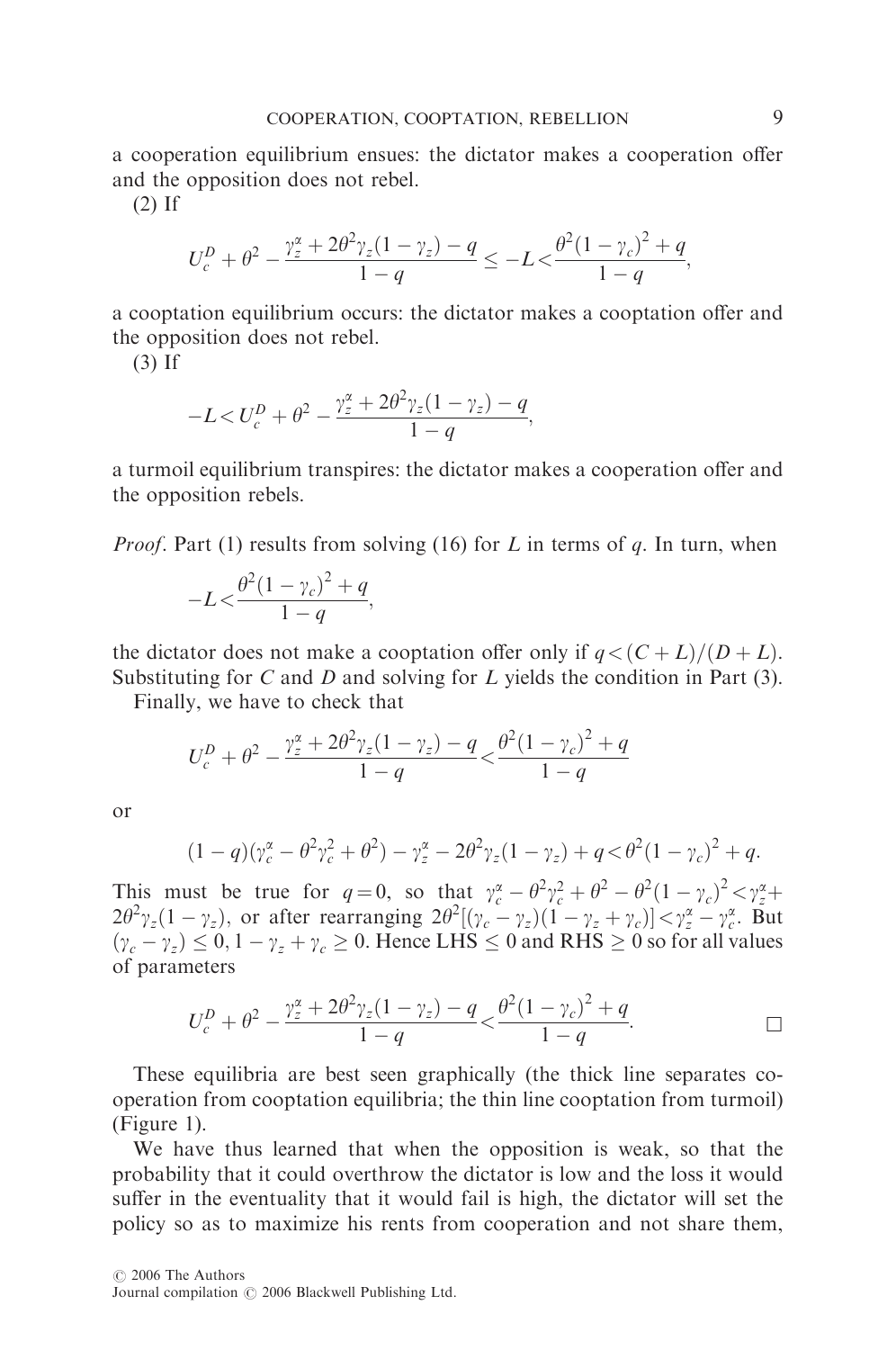

Figure 1. Equilibria in the  $\{-L, q\}$  space.

while the opposition will not rebel. When the loss the dictator could inflict on the opposition, were a rebellion to fail, is smaller, or the probability the opposition would prevail is higher, the dictator will make additional policy compromises and share the rents from cooperation, while the opposition will again not rebel. When, however, the opposition has a low chance to overthrow the dictator but the dictator can do little to hurt the opposition, the dictator is not willing to move beyond a pure cooperation offer and the opposition does rebel. The dictator is not afraid of the opposition when the prospects that it would overthrow him are low and the opposition does not fear to rebel when the dictator cannot punish it. Since additional policy compromises as well as the sharing of rents are costly to the dictator, he is not willing to make a cooptation offer. And since the opposition has little to lose by rebelling, a turmoil ensues.

# 2.3 Comparative statics

Note that neither q nor L affect the content of the cooperation offer. These parameters, however, determine what type of offer is made and they affect the size of rents offered under the cooptation equilibrium.

Consider first the cooperation offer. Policy concessions increase as the need for cooperation grows:

$$
\frac{\partial \gamma_c}{\partial \alpha} = \left(\frac{\alpha}{2\theta^2}\right)^{\frac{1}{2-\alpha}} \frac{1}{2-\alpha} \left[\frac{1}{2-\alpha} \ln \frac{\alpha}{2\theta^2} + \frac{1}{\alpha}\right] > 0,\tag{23}
$$

Journal compilation  $\odot$  2006 Blackwell Publishing Ltd.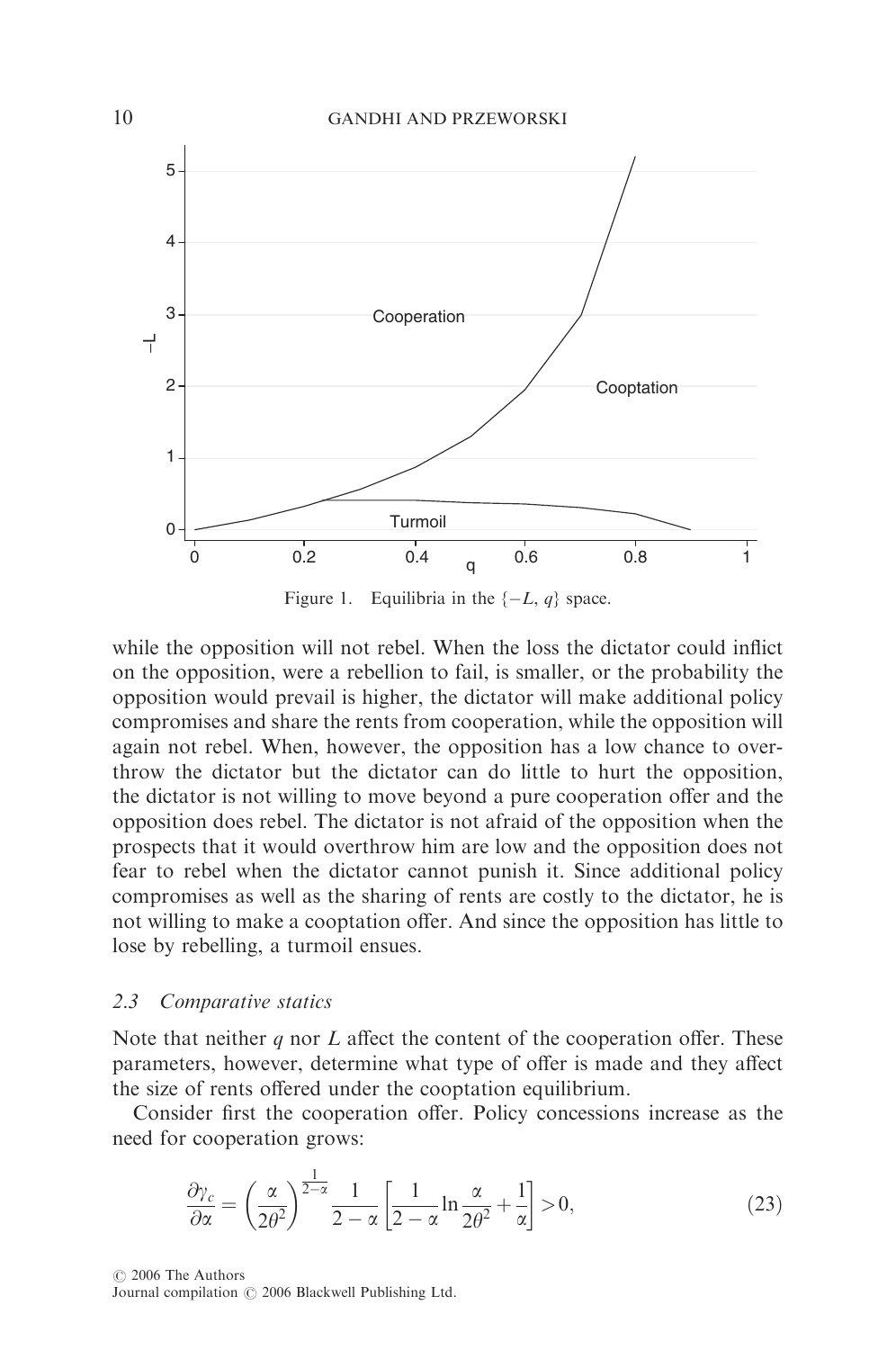

Figure 2. Policy concessions under cooperation.

if  $2 - \alpha(1 - \ln(\alpha/2\theta^2)) > 0$ , or  $\ln(2\theta^2) \le 1$ , or  $\theta \le 1.16$ , which is true by construction (since  $x \in [0, 1]$ , so is  $\theta$ ).

In turn,

$$
\frac{\partial \gamma_c}{\partial \theta} = \left(\frac{\alpha}{2}\right)^{\frac{1}{2-\alpha}} \left(\frac{2}{\alpha-2}\right) \theta^{\frac{2}{\alpha-2}-1} < 0,\tag{24}
$$

which shows that as policy polarization increases, the dictator finds additional policy concessions to be more costly. Figure 2 shows cooperation policy concessions as a function of the need for cooperation, for different degrees of policy polarization. (The thick line indicates policy concessions when  $\theta^2 = 1/2$ , the thin line when  $\theta^2 = 1$ .)

To derive comparative statics under cooptation equilibria, recall from (18) that the policy concession is characterized by  $F(\alpha, \theta, \gamma_z) = \alpha \gamma^{\alpha-1} - 4\gamma \theta^2 +$  $2\theta^2 = 0$ , with the second-order condition  $\partial F/\partial y = \alpha(\alpha - 1)y^{\alpha - 2} - 4\theta^2 < 0$ . By the implicit function theorem, an increase in the need for cooperation raises the policy concession if

$$
\frac{\partial \gamma_z}{\partial \alpha} = -\frac{\partial F/\partial \alpha}{\partial F/\partial \gamma} = -\frac{\gamma^{\alpha-1} (1 + \alpha \ln \gamma)}{\alpha(\alpha - 1)\gamma^{\alpha-2} - 4\theta^2} > 0,
$$
\n(25)

or if  $1 + \alpha \ln \gamma > 0$ . This is obviously true for  $\alpha = 0$ ,  $\gamma_z(\alpha = 0) = 1/2$  and for  $\alpha = 1, \gamma_z(\alpha = 1) = 1/2 + 1/4\theta^2$ . While we cannot show analytically that it is also true for  $0 < \alpha < 1$ , the implicit plot in Figure 3 shows that this derivative

 $\odot$  2006 The Authors Journal compilation  $\odot$  2006 Blackwell Publishing Ltd.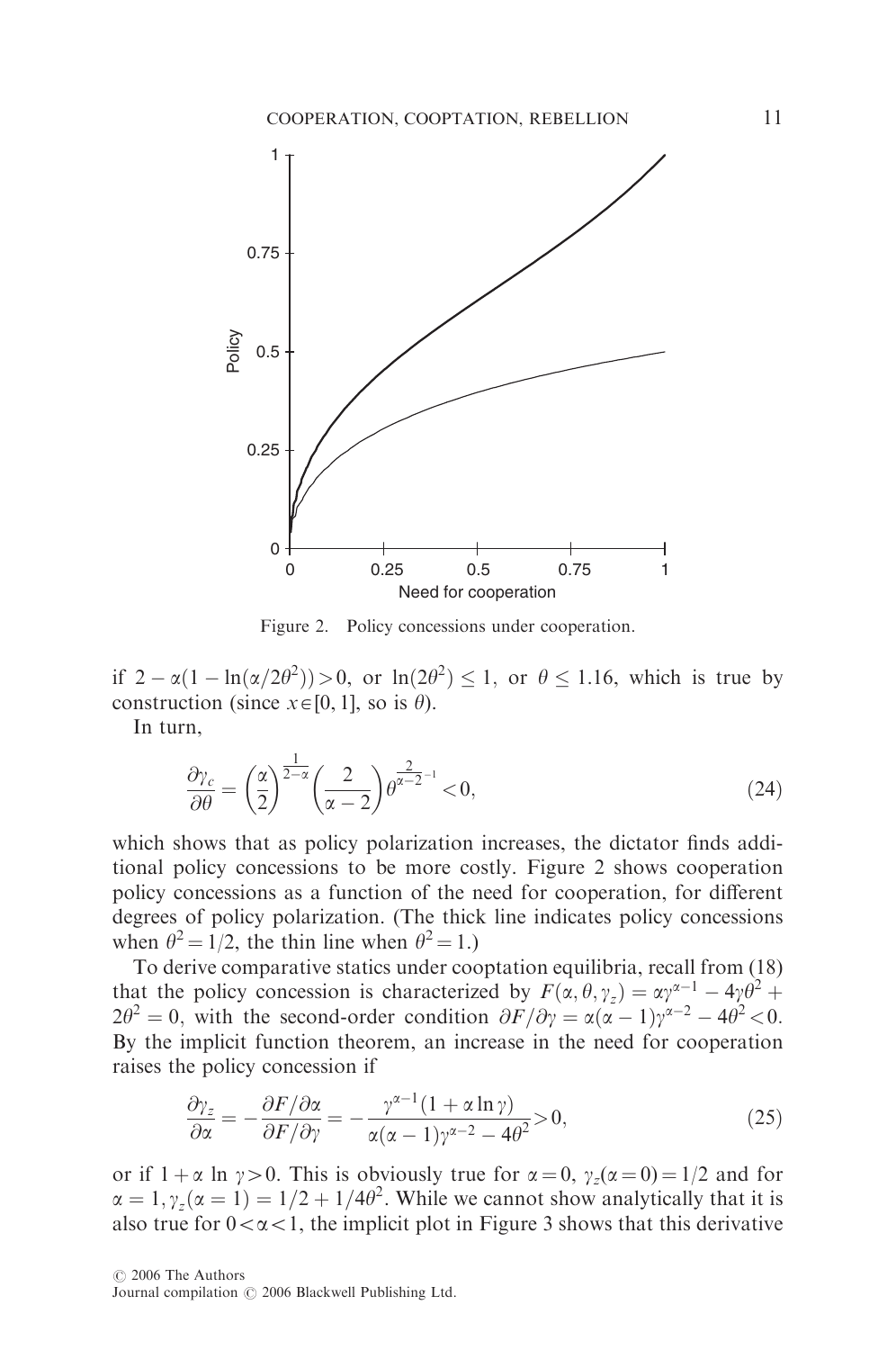

Figure 3. Policy concessions under cooptation.

is positive in the entire range. Hence, under the threat of rebellion as well, an increase in the need for cooperation results in greater policy concessions.

The impact of a change in polarization on policy concession is

$$
\frac{\partial \gamma_z}{\partial \theta} = -\frac{\partial F/\partial \theta}{\partial F/\partial \gamma}.
$$

We know from above that

$$
\frac{\partial F}{\partial \gamma}<0,
$$

while

$$
\frac{\partial F}{\partial \theta} = -8\gamma\theta + 4\theta < 0
$$

for  $\gamma \geq 1/2$ , which is guaranteed by  $\gamma_z(\alpha = 0) = 1/2$  and  $\partial \gamma_z/\partial \alpha > 0$ . Increasing polarization makes policy concessions relatively more expensive for the dictator, resulting in smaller concessions, or

$$
\frac{\partial \gamma_z}{\partial \theta} < 0. \tag{26}
$$

Figure 3 shows cooptation policy concessions as a function of the need for cooperation, for different degrees of policy polarization. (Again, the thick and thin lines track policy concessions when  $\theta^2 = 1/2$  and 1, respectively.)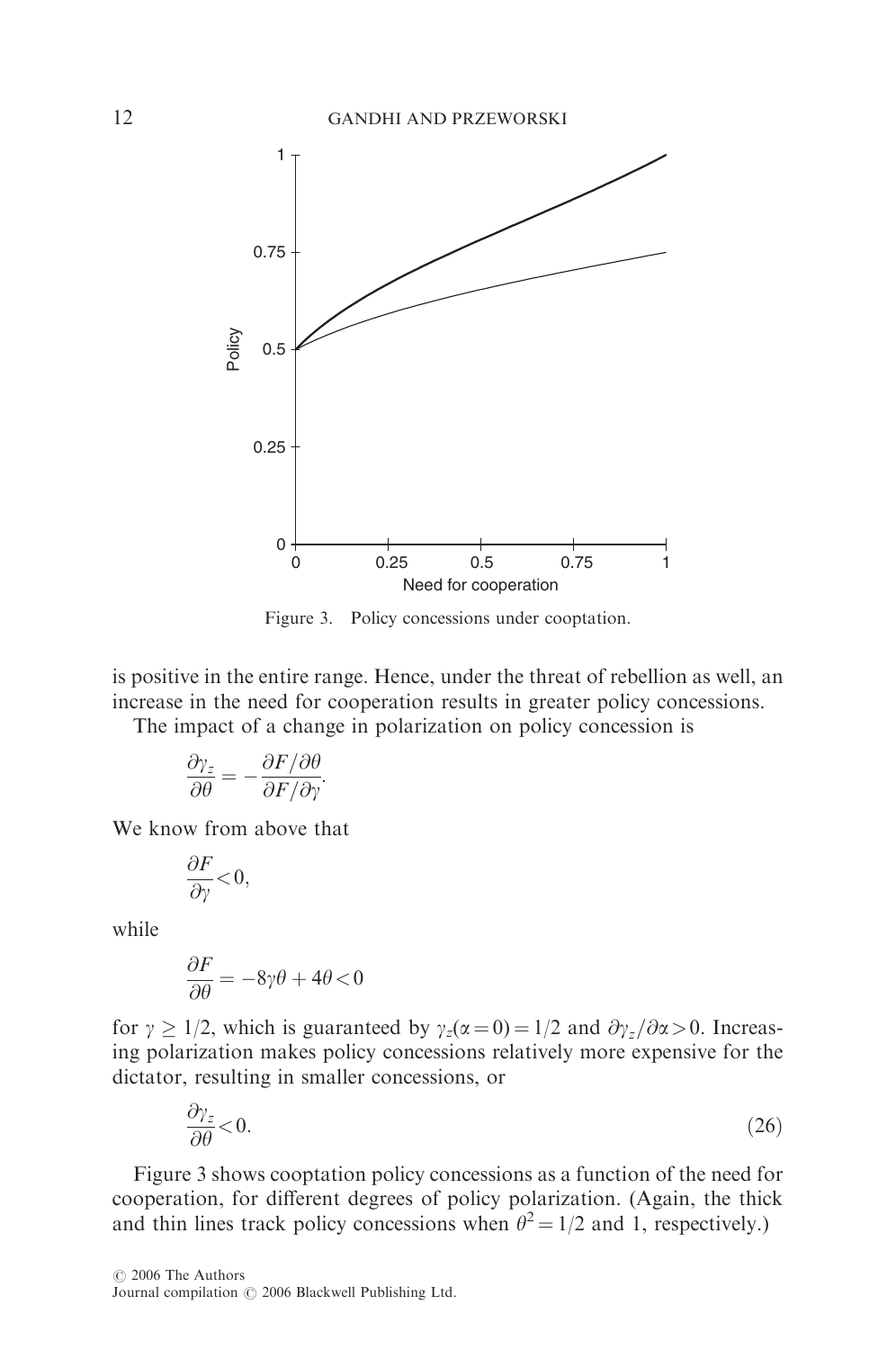These conclusions may be intuitive, but comparing Figures 2 and 3 also shows that in our model ''rentier states,'' which need little or no cooperation to generate rents, make substantial policy concessions whenever the power of the dictator is threatened. This conclusion goes against the vast rentier state literature, which typically claims that dictators in resource-rich countries counter political threats only by distributing rents (Karl, 1997; Luciani, 1987; Ross, 2001). We see no reason to believe that dictators have a lexicographic preference for policy over rents, that is, that they would give away all the rents before making any policy concessions. Smith (2004, p. 242), finding no evidence that regime survival is contingent on oil booms and busts within the oil-rich states, also concludes that ''there is more to the durability of regimes in oil-rich states than patronage and coercion.'' He speculates that the types of coalitions supporting resource-rich regimes, may better explain their durability.

Yet while we expect even resource-rich dictators to make policy concessions, we do agree with the rentier state literature that these rulers will rely more on the sharing rents than those who need more extensive cooperation. Rents and policy concessions are substitutes:<sup>8</sup>

$$
\frac{ds_z}{dy_z} = -\frac{1}{\gamma^{\alpha}} \left\{ 2\theta^2 (1-\gamma) + \frac{\alpha}{\gamma} \left[ \theta^2 (1-\gamma)^2 + z \right] \right\} < 0.
$$
 (27)

In turn, since

$$
\frac{ds}{d\alpha} = \frac{ds}{d\gamma} \frac{d\gamma}{d\alpha} < 0,
$$

dictatorships which need less cooperation, give away a larger share of spoils when they are threatened.

To summarize, our predictions relate dictators' need for cooperation and the strength of the opposition they face to the degree of policy concessions they make. Because any cooptation strategy entailing policy concessions requires institutions (an assumption we discuss in the following section), we expect policy concessions to be greater, and therefore the number of legislative parties to be larger, when the dictator needs more cooperation, when polarization between the dictator and the opposition is lower, when the opposition is more likely to succeed in overturning the dictator, and when the loss the opposition would suffer were it to fail is small. These are the conclusions to be tested statistically.

# 3. DICTATORIAL INSTITUTIONS: RELATING THE THEORY TO FACTS

To relate the model to observations of actual institutions, we think as follows. Since policy compromises can be made only within an institutional

<sup>&</sup>lt;sup>8</sup>That the expression in square brackets is positive is guaranteed by the condition (16) and  $\gamma_z \geq \gamma_c$ .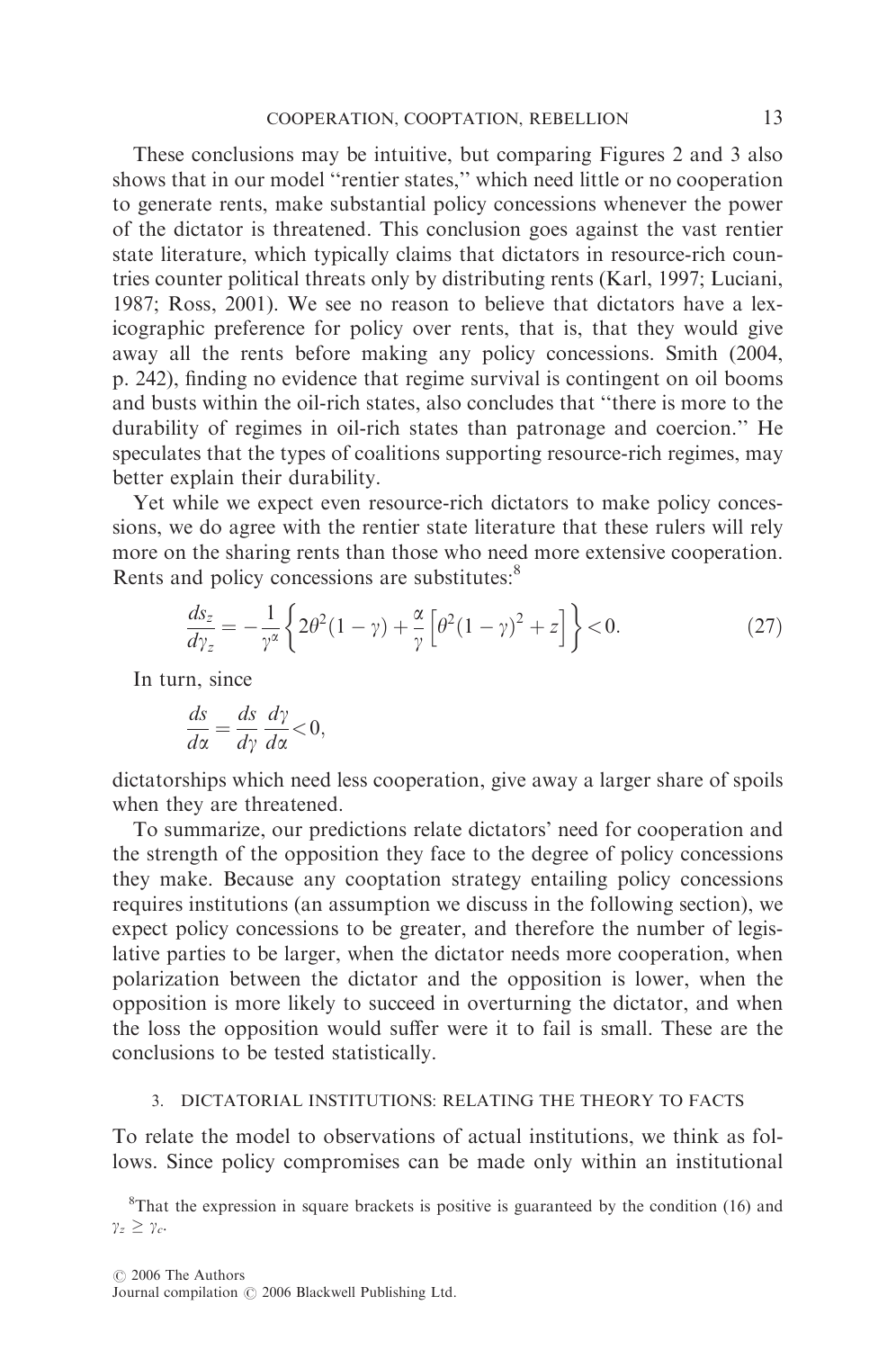# 14 GANDHI AND PRZEWORSKI

framework, we expect the number of legislative parties to be increasing in  $\gamma$ . Hence, while we cannot observe  $\gamma$ , we can use the comparative statics of  $\gamma$ with regard to the particular parameters, provide an empirical interpretation of these parameters, and by implication, formulate hypotheses relating the number of legislative parties to the observed conditions.

Policy compromises require an institutional forum access to which can be controlled, where demands can be revealed without appearing as acts of resistance, where compromises can be hammered out without undue public scrutiny, and where the resulting agreements can be dressed in a legalistic form and publicized as such. Legislatures are ideally suited for these purposes:

- 1. The dictator can select the groups to be granted access. Polish communists, for example, repeatedly sought participation of some Catholic groups: in a 1990 interview (Rolicki, 1990), the former first secretary of the Polish United Workers' (Communist) Party, Edward Gierek, revealed that he ''intended to introduce to the Sejm [Parliament] a significant group of 25 percent of Catholic deputies. It would have permitted us . . . ," Gierek continued, "to broaden the political base of the authorities'' (italics supplied).
- 2. The participating groups can reveal their demands without having to oppose the dictatorship. Once King Hussein of Jordan, for example, offered the Muslim Brotherhood some influence over educational and religious policies, the group shifted from denouncing the regime on the streets to articulating its demands within the legislature (Schwedler, 2000).
- 3. The flow of information about negotiations can be controlled. The subcommissions of the Supreme Soviet, for example, ''[could] collate suggestions from experts and the public on the circulated draft, then deliberate upon the incorporation of these suggestions without revealing the dirty linen'' (Vanneman, 1977, p. 162).
- 4. The mere existence of a legislature implies both that the dictator at least announces his current wishes and that there are some internal rules that regulate the prerogatives of respective powers (Machiavelli, according to Bobbio, 1984).

For dictators, legislatures are a good instrument because they are not the inner sanctum of the dictatorship. Most important decisions are made by the dictator or by a narrow clique around him: a royal family council, a military junta, or a party committee. For the opposition, participation in legislatures provides an opportunity to pursue its interests and values within the framework of a dictatorship, to transform the dictatorship from within. When the opposition sees no chance to overthrow a dictator in the foreseeable future, it may prefer limited influence to interminable waiting.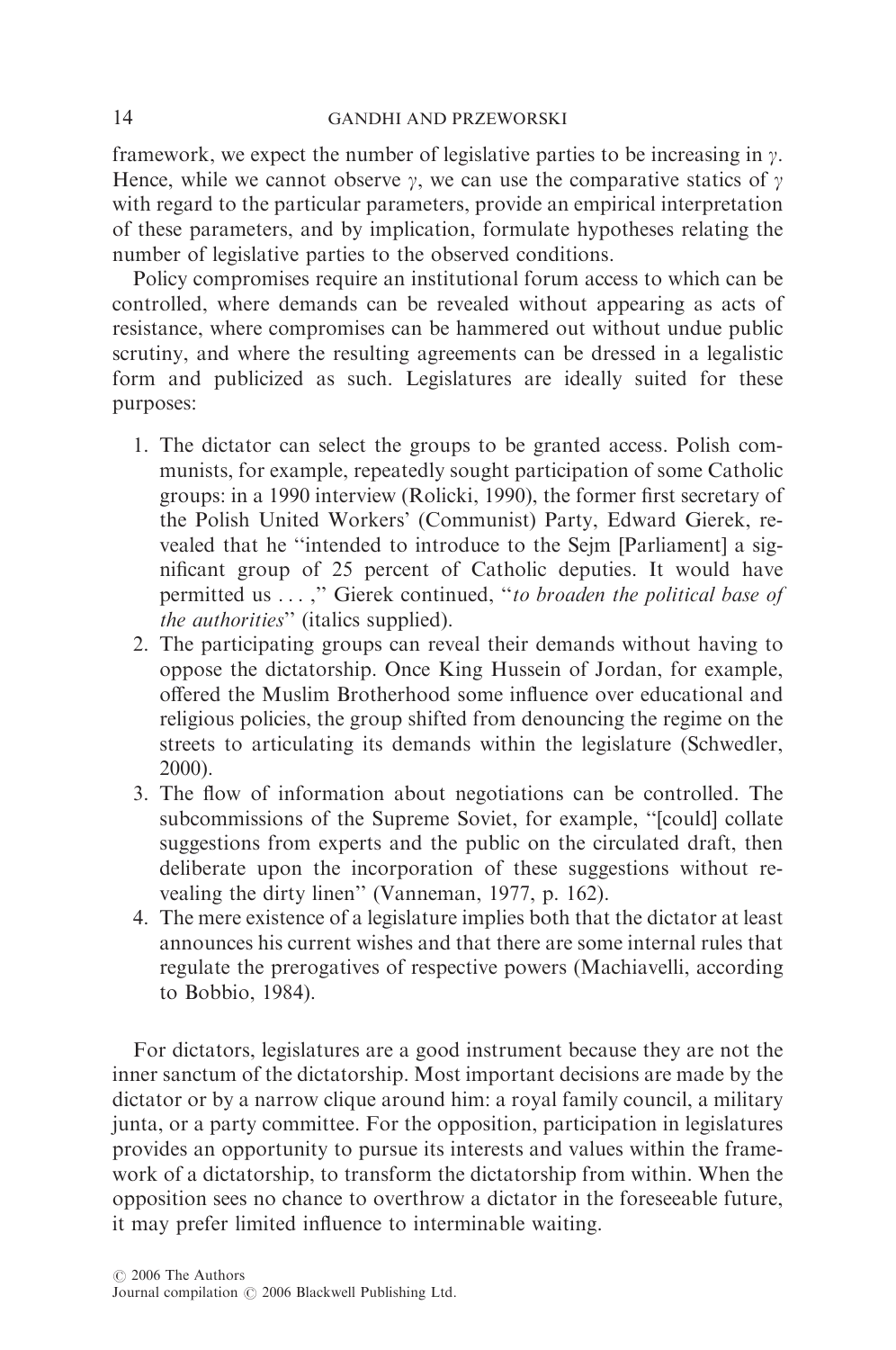In turn, as Friedrich and Brzezinski (1961, p. 29) observe, ''it is the role of the party to provide a following for the dictator.'' A party offers individuals willing to collaborate with the regime a vehicle for advancing their careers within a stable system of patronage. In exchange for perks, privileges, and prospects of career advancement, members of a single party mobilize popular support and supervise behaviors of people unwilling to identify themselves with the dictator. A party is an instrument by which the dictatorship can penetrate and control the society (Gershenson and Grossman, 2001). It is, in Mussolini's phrase, the ''capillary'' through which the blood of the dictatorship diffuses through the society.

Yet a single party may not suffice to coopt a sufficient range of the opposition. Multiple parties can be an effective instrument of dictatorial rule if they can be tightly controlled by the dictatorship: these are ''fronts.'' Consider communist Poland. Even though in 1948 communists forced their major rival, the Polish Socialist Party, into a ''merger,'' thus creating the Polish United Workers Party (PUWP), they tolerated a pre-war left-wing United Peasant Party (ZSL), a small private business party (SD), and a Catholic group with direct ties to Moscow. After 1956, two other Catholic groups were allowed to organize. Even though these parties functioned under separate labels in the legislature, they were presented to voters as a single list, with all candidates approved by the communists. Hence, elections only ratified the distribution of parliamentary seats and the specific appointees of the Communist Party. One way to think of this ''multipartism'' is that it represented a menu of contracts, allowing people characterized by different political attitudes (and differing degrees of opportunism) to sort themselves out. Membership in each party entailed a different degree of identification with the regime: highest for members of the PUWP, lower for those joining the Peasant Party, the lowest for the Catholic groups. In exchange, these memberships offered varying amounts of perks and privileges, in the same order. Someone not willing to join the Communist Party, with the social opprobrium this membership evoked among Catholic peasants, may have joined the Peasant Party. This choice entailed a less direct commitment and fewer perks, but it did signify identification with the regime, and it did furnish perks and privileges. This separating equilibrium maximized support for the regime and visibly isolated those who were not willing to make any gesture of support.

A combination of a legislature that absorbs the political energies of groups that otherwise might attempt to overthrow the dictator, coupled with a single party or a front that extends the reach of the regime into the society, represents an ideal arrangement for a dictator. But sometimes it does not suffice. When the opposition sees a possibility of overthrowing a dictator, it must be given more to desist, namely, institutional autonomy, in the form of political parties.

Our dependent variable, therefore, is the number of parties within legislatures, LPARTY, which takes the value  $j = 0$  where there are no parties or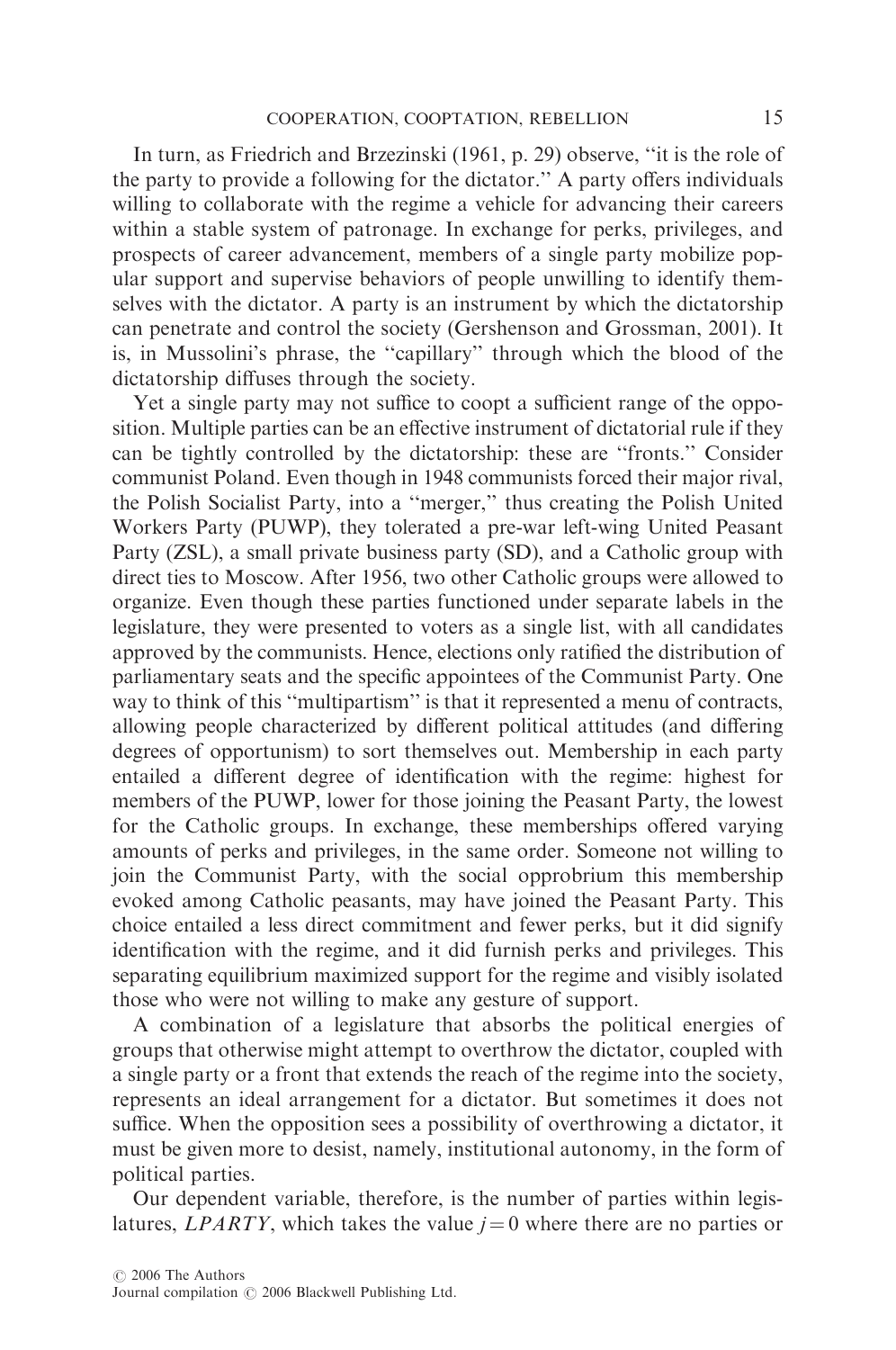|                    | No legislature | Legislature | Total | $%$ of total<br>observations |
|--------------------|----------------|-------------|-------|------------------------------|
| Monarchs           |                |             |       |                              |
| No parties         | 206            | 218         | 424   | 71.3                         |
| One party          | 3              | 18          | 21    | 3.5                          |
| Many parties       | 33             | 117         | 150   | 25.2                         |
| Total              | 242            | 353         | 595   |                              |
| % of total obs.    | 40.7           | 59.3        |       |                              |
| Military dictators |                |             |       |                              |
| No parties         | 291            | 64          | 355   | 24.8                         |
| One party          | 112            | 380         | 492   | 34.4                         |
| Many parties       | 167            | 416         | 583   | 40.8                         |
| Total              | 570            | 806         | 1,430 |                              |
| % of total obs.    | 39.9           | 60.1        |       |                              |
| Civilian dictators |                |             |       |                              |
| No parties         | 28             | 70          | 98    | 4.7                          |
| One party          | 68             | 1,157       | 1,225 | 59.1                         |
| Many parties       | 60             | 689         | 749   | 36.2                         |
| Total              | 156            | 1,916       | 2,072 |                              |
| % of total obs.    | 7.5            | 92.5        |       |                              |

Table 1 Institutional Structure of Dictatorships, byType of Dictator (In country-years)

Here, and throughout the text, ''fronts'' are classified as single parties.

when there are multiple parties but no legislature,  $j = 1$  where there is one party, and  $j = 2$  where there is more than one autonomous party in the legislature. The reason we ignore multiple parties existing outside the legislature is that these parties are not an instrument of the dictator.<sup>9</sup>

Descriptive information concerning these institutional arrangements is shown in Table 1. We present the data by type of dictator, since dictatorships differ significantly in their institutional structure depending on whether the dictator is a professional military, a monarch, or a civilian. Note in passim that under democracy, heads of governments are easy to identify: they are either presidents or prime ministers. But the dictatorial zoo exhibits a bewildering diversity: dictators bear titles of emperors or kings, presidents, leaders ("fuhrer," "caudillo"), chiefs ("jefe"), first secretaries, leaders of Faith, Councils of National Salvation, Supreme Commands of the Nation, administrators of the state of emergency, and simply ''dictators.'' To make

<sup>&</sup>lt;sup>9</sup>Note that in Table 1 there are 260 instances in which there are multiple parties but no legislature. Most of them fall into two transitional categories: either the dictatorship emerges from democracy and the dictator did not yet get around to formally banning parties or multiple political parties are allowed to form on the eve of opening the legislature; the latter pattern is particularly prevalent in the African ''national conferences'' (Mbaku and Ihonvbere, 1998). Other instances of this kind occur when a dictator temporarily closes the legislature.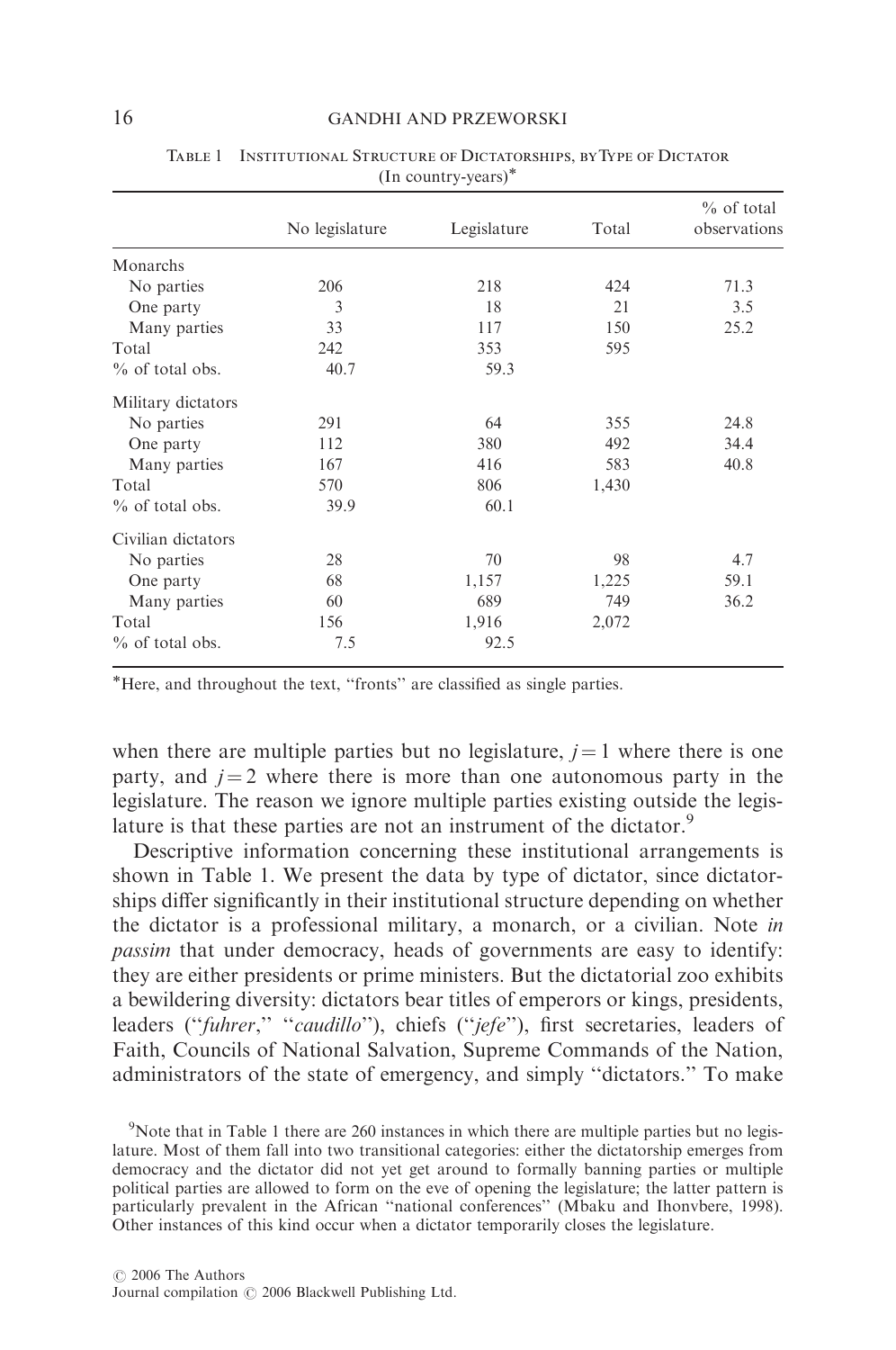sense of this variety, we distinguish three types of dictators: monarchs,<sup>10</sup> military, and non-royal civilians (hereafter simply ''civilians''). Our sample, of 199 countries that existed at any time between 1946 and 1996, contains 513 dictators observed during 4,119 years, of whom 45 were monarchs (595 years), 212 were military (1,430 years), and 256 were civilian (2,072 years).<sup>11</sup>

Perhaps because the monarchy is a powerful institution in its own right, monarchs are least likely to rely on other institutions. Military dictators build institutions more often. Finally, civilian dictatorships are almost always institutionalized in one form or another. These differences are best understood by observing that both monarchies and military dictatorships have by their nature a ready-made institution to both organize their rule and neutralize threats from within the ruling elite: respectively, the royal family or, more broadly, the aristocracy, and the armed forces. To mitigate the threats stemming from within the ruling elite, dictators frequently set up inner sanctums where real decisions are made and potential rivals are kept close. Monarchs rely on consultative councils to give advice and on family members to staff key governmental posts.<sup>12</sup> Among military dictators, real power typically lies within the governing junta. A collegial body is necessary to incorporate key members of the armed forces, usually heads of the various branches, who may be peers of the dictator and who can guarantee the support of those they command. Civilian dictatorships, however, must create such an institution: they must work harder to organize cooperation. Indeed, the great technological innovation of Lenin, emulated widely during the second half of the twentieth century, was the dictatorship of a single party. A smaller body within the party is where real decision-making power lies and is used to coopt rivals.

Consultative councils, juntas, and political bureaus are the first institutional trench for dictators. These smaller institutions neutralize threats from within the ruling elite while legislatures and parties, constituting the second institutional trench, are designed to counteract threats posed by groups within society. Here we assume that the challenges posed by the ruling elite and by outsiders from society are independent of each other.

To test the predictions derived from the model, we need to find indicators of the need for cooperation and of the threat originating from the opposition. Within the limits of the available data, we consider such indicators in turn.

 $10$ Note that we are classifying *effective* heads of government: the people who in fact rule. Constitutional monarchs of the European variety or the Emperor of Japan are not effective

rulers.<br><sup>11</sup>Whenever the numbers in the subsequent analyses diverge from the totals given here, it is because some other information is not available.

 $\frac{12}{2}$ Since these councils do not issue laws but only advise the monarch, we did not consider them as constituting legislatures.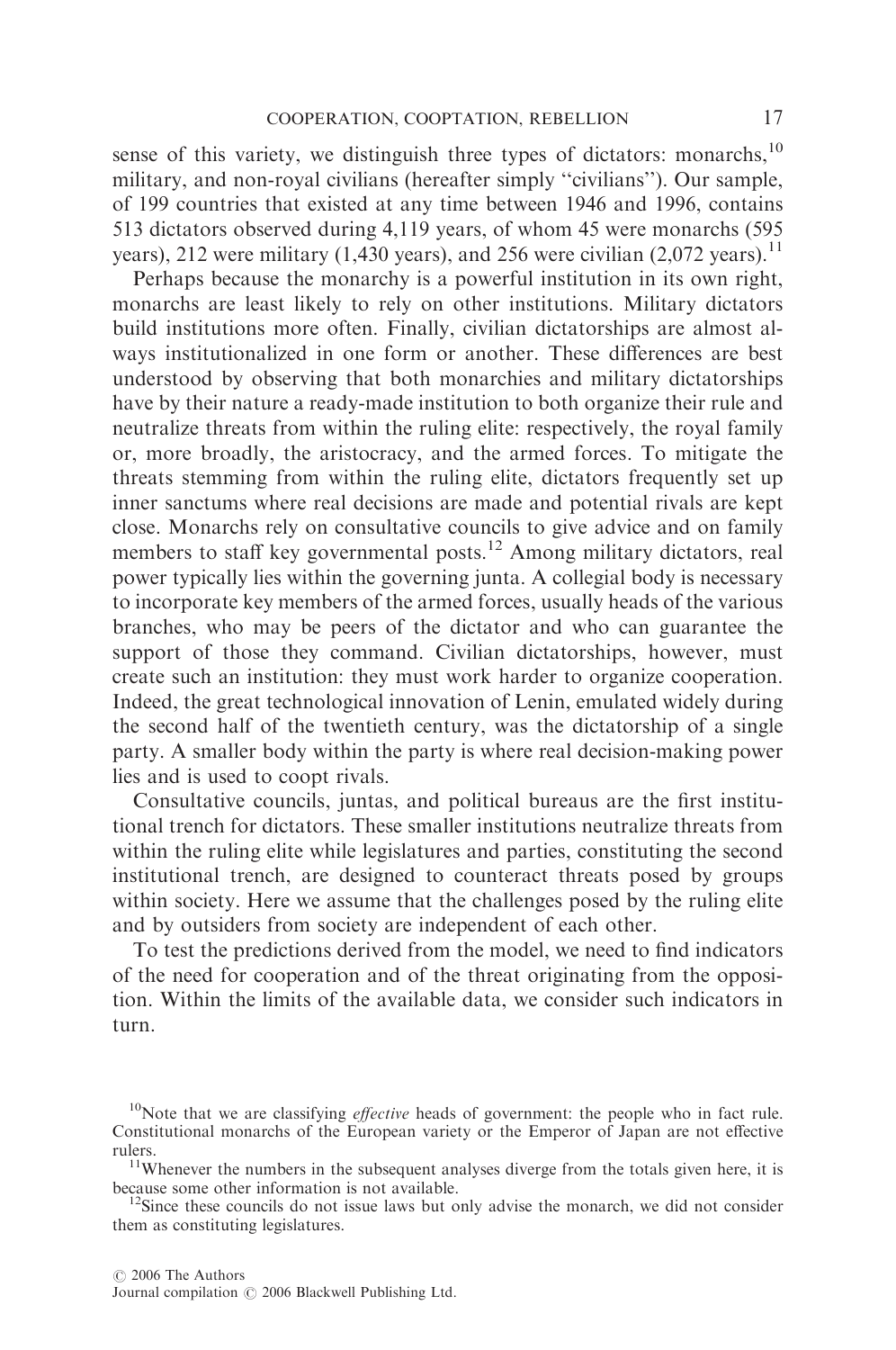### 18 GANDHI AND PRZEWORSKI

The need for cooperation is lower in economies that can rely on mineral exports, "enclave economies" in terms of Cardoso and Faletto (1978).<sup>13</sup> In such economies, the dictator does not need the cooperation of broad sectors of society to maximize state revenue. Moreover, resource wealth makes it easier for dictators to maintain their rule by sharing rents in exchange for political acquiescence (Wantchekon, 2002). To measure mineral resource endowments, we use a dummy variable, RESOURCE, coded 1 if the average ratio of mineral exports to total exports exceeds 50 percent.<sup>14</sup>

We already know that civilian dictators need more cooperation than military rulers and monarchs. To rule the country, to supervise the state bureaucracy, they must organize a political party or parties. In contrast, monarchs and military dictators can rely on pre-existing organizations. We use dummy variables, *CIVILIAN* and *MILITARY*, to indicate the type of dictator with monarchs the omitted category.

The best proxy for policy polarization would be income inequality. Unfortunately, income distribution data (Deininger and Squire, 1996) are scarce, not comparable between countries, and highly unreliable (Atkinson and Brandolini, 2001). One can also expect, however, that societies which are fragmented in religious terms would be more polarized with regard to some policy issues. Hence, we treat religious fractionalization, a variable called RELD, as an indicator of policy distance.<sup>15</sup>

The threat presented by an opposition depends on its chances to overthrow the dictator and the stakes entailed in being violently defeated. We assume that the opposition has a better chance of overthrowing the dictator who inherited political parties. In such situations, some segments of society are already organized and capable of using pre-existing structures. Banning existing parties is a more difficult task than simply not allowing new parties to form: dictators who inherit them may be unable to prevent the opposition from being organized in parties even when it is otherwise weak. A variable

 $13$ <sup>4</sup>Enclave'' economies require little labor inputs, as distinct from "plantation" economies, which also export primary commodities but are labor intensive.

 $14$ We also experimented with several alternative measures that distinguish between fuels and mineral ores: two dummy variables, each coded 1 if the average ratio of oil and mineral ores, respectively, exceeds 50 percent (IMF, 1999); ores and metal exports as a percentage of merchandise exports (World Bank, 2000); fuel exports as a percentage of merchandise exports (World Bank, 2000); and, crude oil and natural gas production in thousand barrels per day (EIA). They all have the same sign and are all significant. Given that the qualitative results do not depend on the particular operationalization of the need for cooperation, we stick to our cruder measure to minimize the loss of observations. See the Codebook for the definitions of all variables. 15Again, we experimented with several alternative indicators: ethnic fractionalization created

from data provided by Fearon (2003) and religious and ethnic polarization, separately, as constructed by methods detailed in Reynal-Querol (2002). Each of these indicators had the same sign as RELD, but were insignificant. This is not surprising: measures of fractionalization and polarization suffer both from conceptual problems and poor information, and they are notoriously not robust.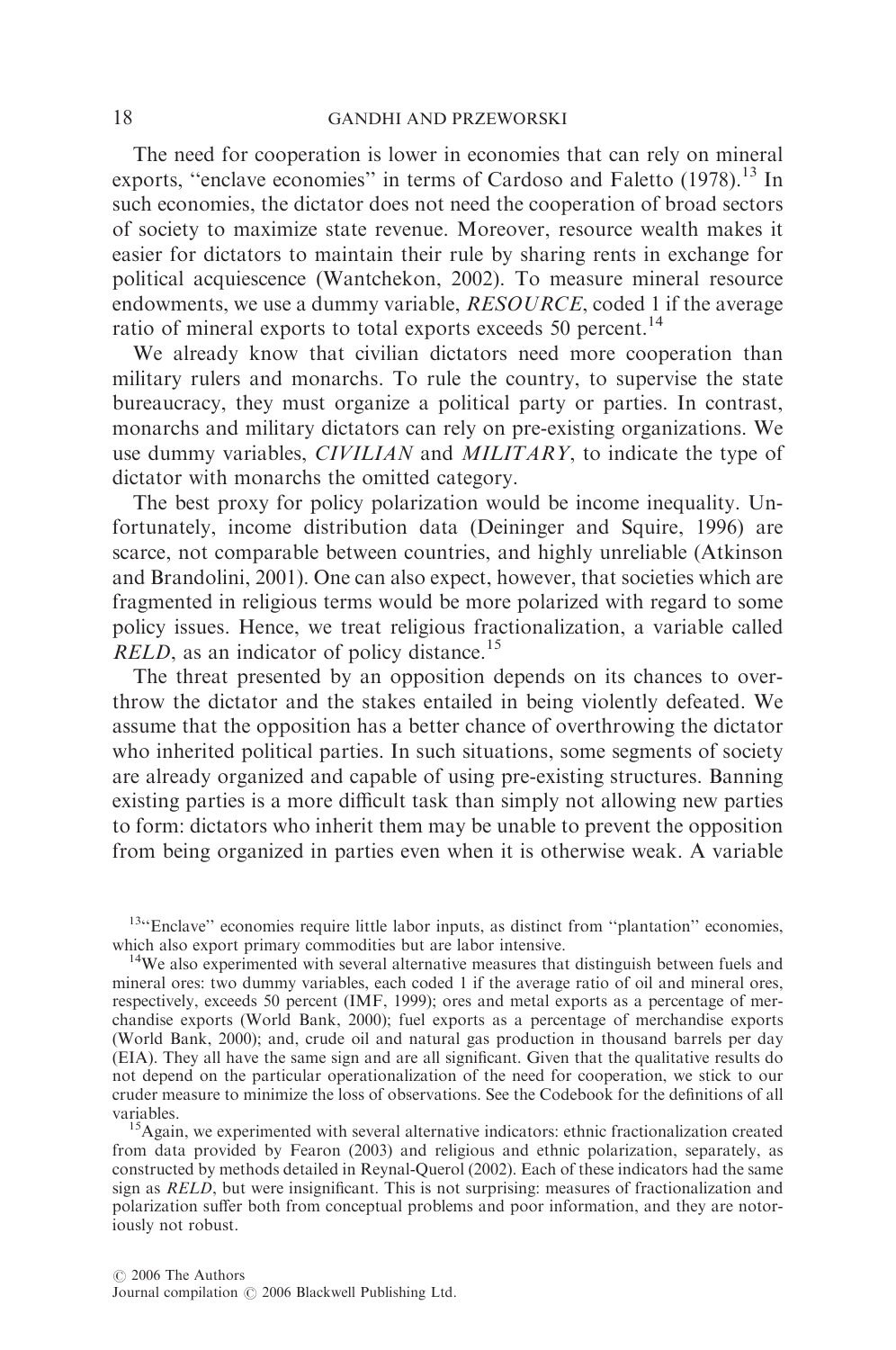called INHERIT is the number of parties inherited by the particular dictator either from the previous democratic regime or his immediate predecessor.<sup>16</sup>

The loss the opposition would suffer were rebellion to fail is difficult to measure. For lack of other indicators, we assume that countries differ in their propensity toward repression of opposition movements and that this propensity is revealed by the number of past instances in which democracy was overthrown, a variable we call *STRA* (the mnemonic is Sum of TRansitions to Authoritarianism). The higher the STRA, the more repressive is a regime and the more costly is a failed revolt for the opposition. Admittedly, as a proxy for L, STRA is highly suspect for two reasons. First, countries that are and have always been dictatorships, are likely to be highly repressive; yet the value of STRA is low for them because they have no democratic past. Second, one can think that a higher number of past democratic regimes means that revolts against dictatorships are less costly. In spite of its imperfections, however, we use *STRA* because it is the only proxy we have.

To summarize, we indicate the dictator's need for cooperation,  $\alpha$ , by (1) the type of dictator and (2) the availability of mineral exports. We indicate policy polarization,  $\theta$ , by religious fractionalization. Finally, the probability the opposition would overthrow the dictator,  $q$ , is measured by the number of parties he inherited, while the eventual loss to the opposition, L, is proxied by the number of past transitions to authoritarianism. We determine the effects of these factors on the number of legislative parties under dictatorship using an ordered probit model. The results are presented in Table 2.

The predicted number of parties tracks observations very closely. All coefficients have the predicted signs and most are significant far beyond conventional levels. Availability of mineral resources reduces the need for parties. Monarchs (the omitted dummy) are less likely to have parties than the military, who in turn have fewer than civilians. Having inherited parties induces the dictator to tolerate more of them. Having experienced transitions to authoritarianism in the past makes the current dictatorship more repressive.<sup>17</sup> The coefficient on religious fractionalization is slightly less significant, but it has the correct sign.

As an additional test of the model, we also examine its implications with regard to the share of rents. The model implies that a higher need for cooperation should lead dictators to offer a lower share of rents to the opposition. In turn, a greater threat of rebellion should result in a higher share.

<sup>&</sup>lt;sup>16</sup>Note that *INHERIT* is not *LPARTY* lagged one period. It is the number of legislative parties a particular dictator finds when he comes into power.

<sup>&</sup>lt;sup>17</sup>Again we acknowledge how imperfectly *STRA* serves as a proxy for L, yet the negative coefficient does lend some credence to our interpretation. The significance of STRA, which summarizes a country's history of regime changes, also suggests the importance of thinking in dynamic terms. Repeated interaction between the dictatorial regime and the potential opposition and the consequences for institutionalization, however, is a subject beyond the scope of this paper.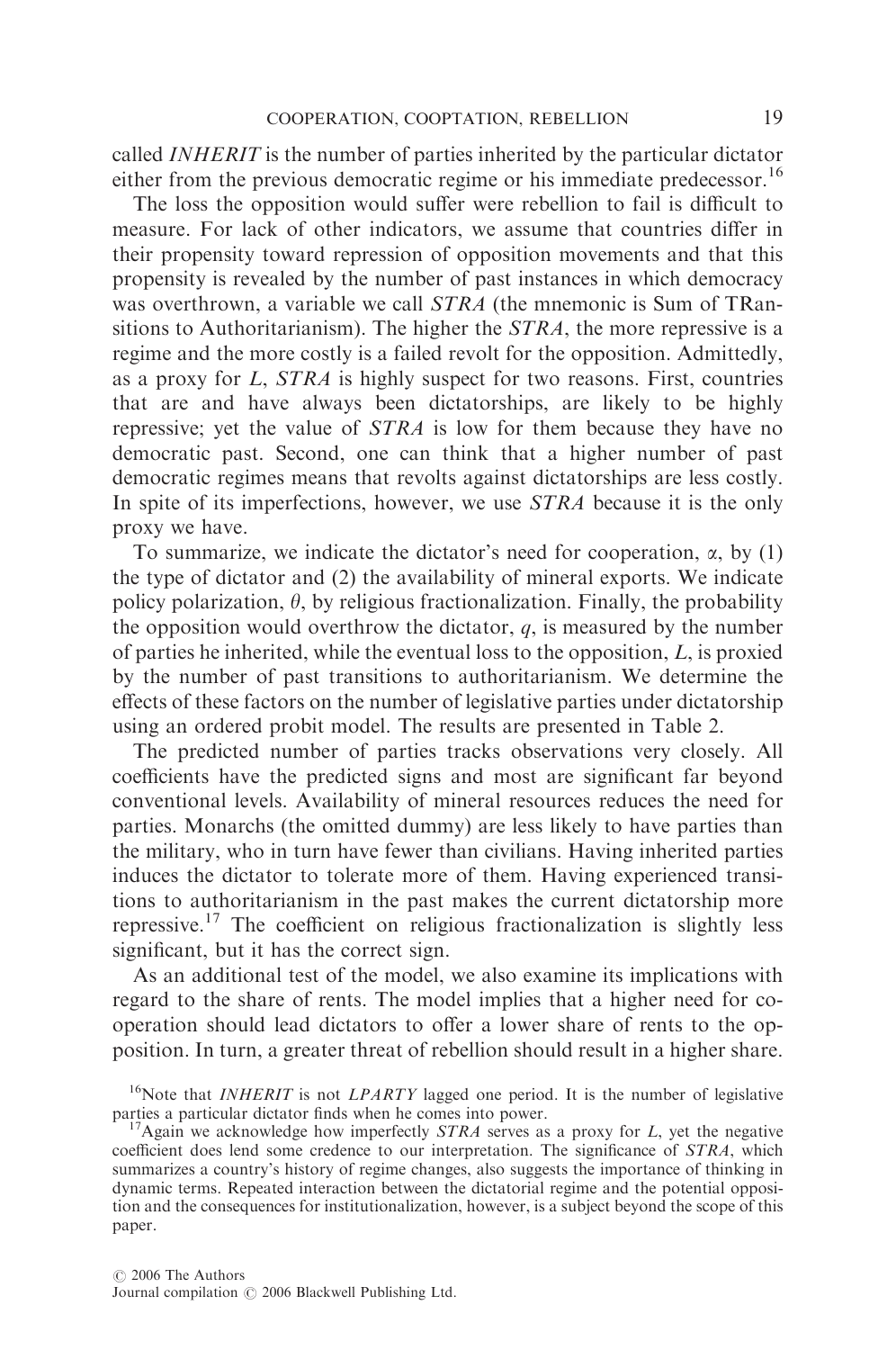#### 20 GANDHI AND PRZEWORSKI

| Variable        | Coefficient | Standard error | Pr[ Z  > z] |
|-----------------|-------------|----------------|-------------|
| Constant        | $-0.8142$   | 0.0702         | 0.0000      |
| <b>RESOURCE</b> | $-0.5045$   | 0.0488         | 0.0000      |
| <i>MILITARY</i> | 0.7720      | 0.0682         | 0.0000      |
| <b>CIVILIAN</b> | 1.1457      | 0.0666         | 0.0000      |
| <b>INHERIT</b>  | 0.8020      | 0.0291         | 0.0000      |
| <b>STRA</b>     | $-0.6047$   | 0.0337         | 0.0000      |
| <i>RELD</i>     | $-0.2081$   | 0.0826         | 0.0117      |
| $\mu$           | 1.4415      | 0.0292         | 0.0000      |

| TABLE 2 NUMBER OF LEGISLATIVE PARTIES, AS A FUNCTION OF THE NEED FOR |
|----------------------------------------------------------------------|
| COOPERATION AND THE STRENGTH OF OPPOSITION                           |

Frequencies of actual and predicted outcomes

| Actual   | Predicted |       |       |       |
|----------|-----------|-------|-------|-------|
|          | 0         |       |       | Total |
| $\theta$ | 566       | 476   | 87    | 1,129 |
| 1        | 71        | 1,455 | 197   | 1,723 |
| 2        | 73        | 391   | 752   | 1,216 |
| Total    | 710       | 2,322 | 1,036 | 4,068 |

TABLE 3 REGRESSION ANALYSIS OF GOVERNMENT WAGES AND SALARIES (As a percentage of total income;  $N = 980$ )

| Variable        | Coefficient | Standard error | Pr[ Z  > z] |
|-----------------|-------------|----------------|-------------|
| Constant        | 9.5269      | 0.3679         | 0.0000      |
| <b>RESOURCE</b> | 0.7986      | 0.3010         | 0.0080      |
| <i>MILITARY</i> | $-3.1853$   | 0.3847         | 0.0000      |
| <b>CIVILIAN</b> | $-2.5661$   | 0.3814         | 0.0000      |
| <b>INHERIT</b>  | 0.3640      | 0.1607         | 0.0235      |
| <b>STRA</b>     | $-0.8990$   | 0.1724         | 0.0000      |
| <b>RELD</b>     | $-0.4119$   | 0.5000         | 0.4101      |

As the measure of rents we take the share of public sector wages as a proportion of GDP, SPOILS: public sector jobs are the most frequent form of patronage. The results, in Table 3, support these predictions. Availability of mineral resources increases the public wage fund. Monarchs distribute more rents than civilians and military. In turn, the threat indicators have the same signs as with regard to LPARTY: having inherited parties induces the dictator to share more rents; having experienced transitions to authoritarianism makes the current dictatorship share fewer rents. The coefficient on religious fractionalization is insignificant.

We are far from certain that our empirical implementation accurately captures the theoretically relevant variables: the constraint of data availability is very tight. But there is no doubt that dictators establish and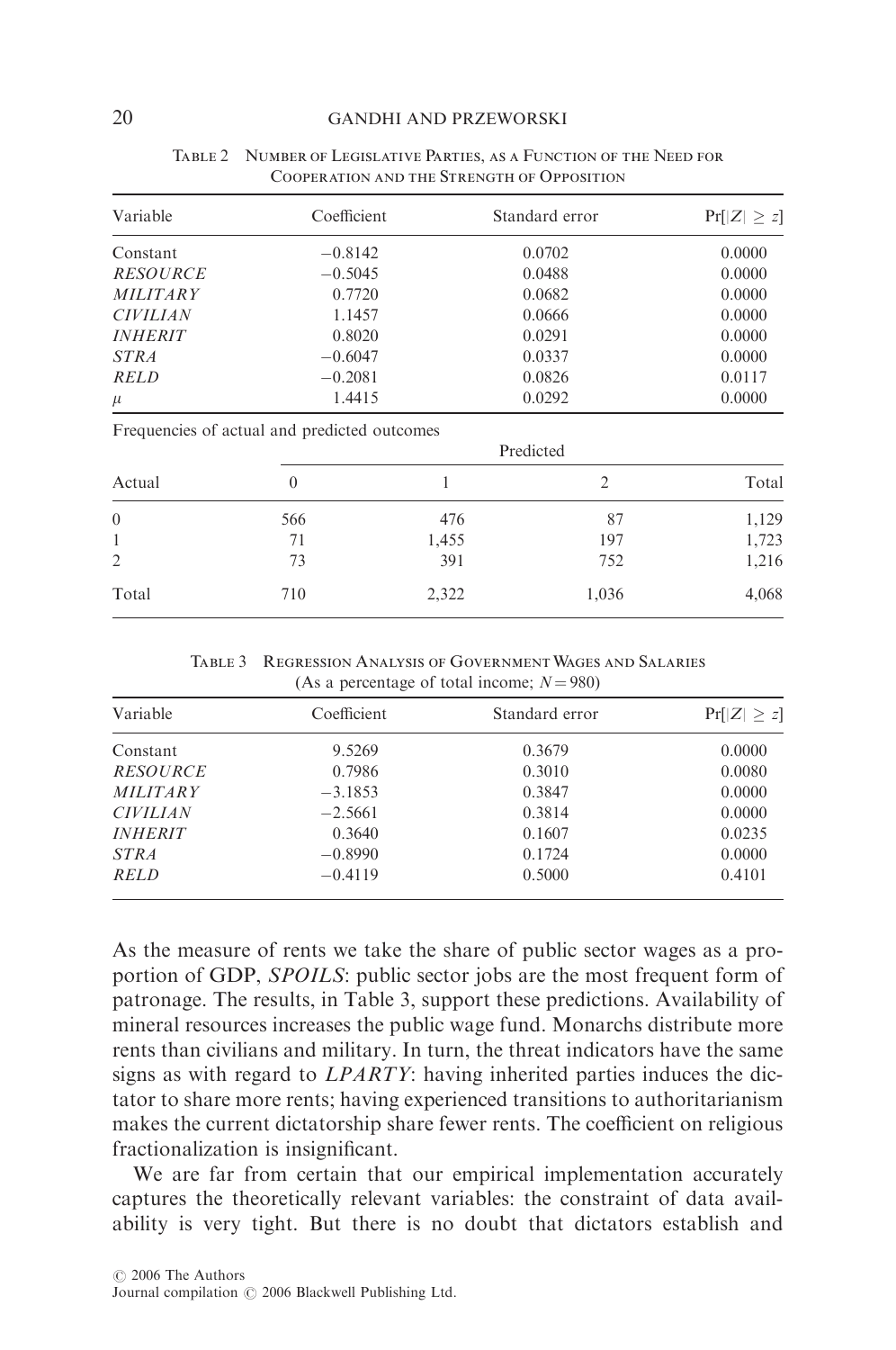maintain political institutions for systematic reasons and we can predict quite well what they will be.

#### 4. CONCLUSIONS

We have shown that dictatorships maintain institutions for systematic reasons: to mobilize cooperation and, if the opposition is threatening, also to thwart the danger of rebellion. These institutions bear the same names as those we consider democratic: parties, legislatures, elections. Following a popular view, we could think of institutionalized dictatorships as ''partial democracies'' (Epstein et al., 2003), ''electoral authoritarianism'' (Schedler, 2002), or any number of types of regime with adjectives. But if these regimes exhibit seemingly democratic institutions, why are they not democracies?

Following Przeworski (1991), we can think of three reasons why they are not.

First, these are regimes which, in spite of celebrating events they call ''elections,'' do not allow for the possibility that the incumbent rulers could be forced to abandon power as a result of the people's vote. As Anastasio Somoza is alleged to have said to his electoral opponent who claimed to have defeated Somoza at the polls: ''You may have won the voting, but I won the counting.'' According to a long line of analyses (for a summary, see Brooker, 2000), the role of elections is to legitimize the regime, by providing it with democratic credentials. Perhaps some authoritarian regimes – Mexico was the best example – want to pass as democracies, so they hold their vote down and claim it to be the free will of the people. Yet many dictators, communist ones prominently but also many in Africa and some in Latin America, every few years proudly report that they won 99.2 percent of the popular vote. These elections are just not credible to anyone: those who had voted, those for whom they voted, or external observers. Thus we think that the reason to hold elections is different, namely, to intimidate any potential opposition. Elections are intended to show that the dictatorship can make the dog perform tricks, that it can intimidate a substantial part of the population, so that any opposition is futile. Under dictatorship, everyone knows that their rulers are not selected through elections.

Second, policy concessions are not the same as open-ended decisions. Under democracy, a bill may fail in the legislature. Even if governments do not want to propose bills that would be defeated, they cannot be certain about the outcome of the legislative process. Hence, as Saiegh (2004) shows, even a small amount of uncertainty about the policy preferences of legislators' constituents can lead to defeats of government-sponsored bills in democracies. Governments lose their legislative gambits because they miscalculate the degree of support they have and do not have unlimited resources to buy the necessary votes. But in dictatorships, such defeats are extremely rare: they signal that the dictatorship had lost its grip. According to Gandhi et al. (2003), the average proportion of legislative initiatives of the executive that are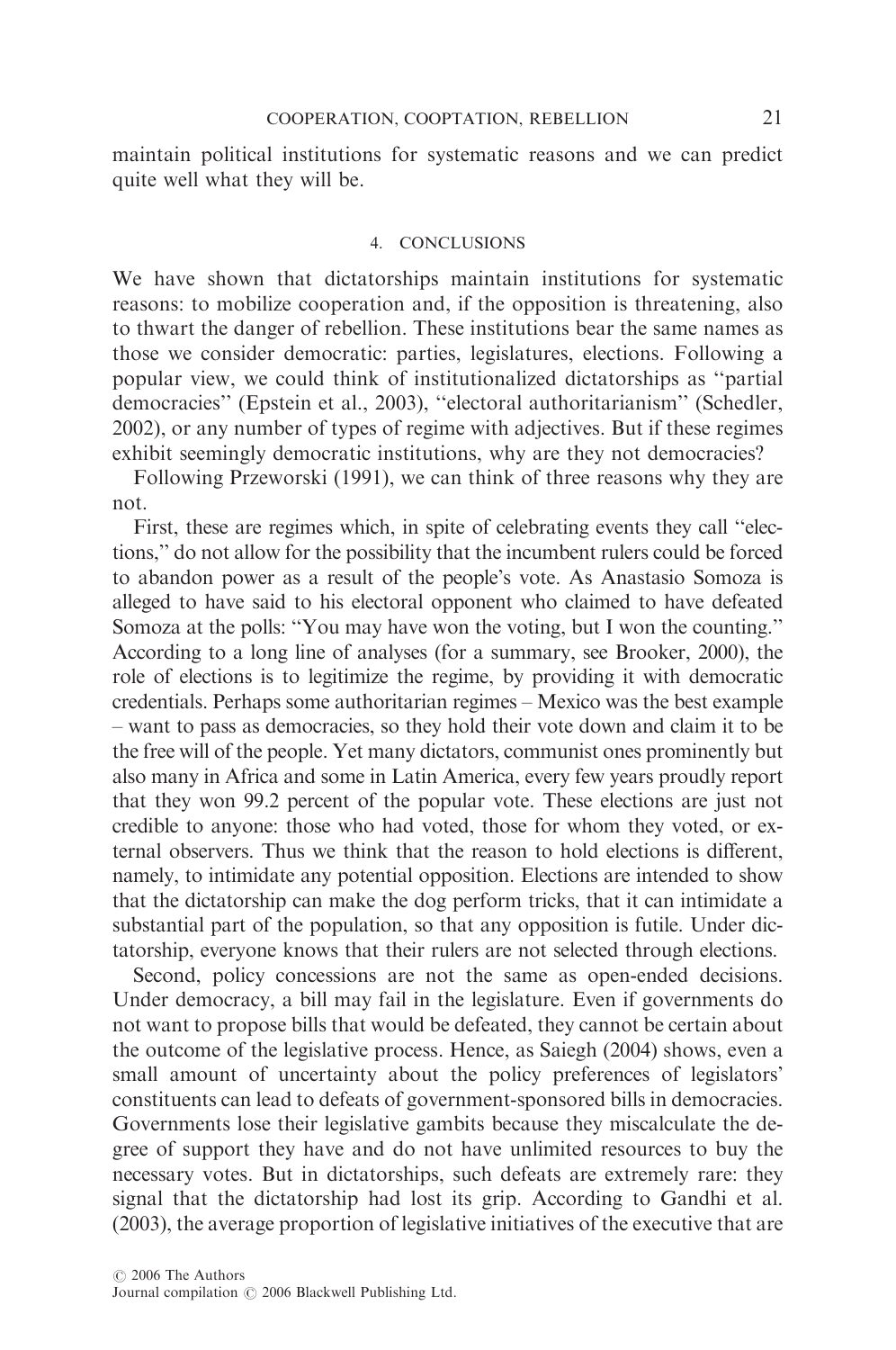### 22 GANDHI AND PRZEWORSKI

approved by the lower house of the national legislature is over 96 percent in dictatorships, but only 76 percent in democracies. Even though under dictatorship changes to legislation may be taking place within committees or party caucuses, on the floor of the legislature there is no uncertainty.

Finally, under dictatorship the outcomes of the legislative process, legally constituted by the dictator, can be reversed by the same dictator. When the Polish Communist Party concluded that some peasants were getting too rich as a consequence of incentives it had previously established, the Party simply ordered the parliament to pass a domiar: literally ''an additional measure,'' an ex-post surtax on already-produced incomes. When a German court found Pastor Niemöller not guilty, Hitler had him rearrested by the Gestapo, announcing that ''this is the last time a German court is going to declare someone innocent whom I have declared guilty'' (Friedrich and Brzezinski, 1961, p. 35). Indeed, not only policies can be unilaterally reversed but the very institutions can be arbitrarily dissolved. In the extreme, the regime may invalidate results of an election, close the legislature, or ban political parties. King Hussein twice opened and closed legislatures. The Algerian military suspended the second round of elections in 1992 and dissolved the legislature after the Islamic Salvation Front seemed poised to win a majority of seats in the parliament. These are dictatorships, and dictators can always revert to the use of force.<sup>18</sup>

What distinguishes democratic legislatures, parties, and elections from their dictatorial counterparts is that dictatorships remain arbitrary even in the presence of these institutions.

#### 5. CODEBOOK

COUNTRY: 199 countries.

YEAR: From 1946 or year of beginning of regime to 1996 or respective end date of country.

CIVILIAN: Civilian effective head. Dummy variable coded 1 if the effective head is a civilian (neither a monarch nor a military ruler). Compiled from Banks' Political Handbook and various historical sources.

INHERIT: Inherited political parties. The number of political parties inherited from the previous ruler regardless of whether that leader was democratic or dictatorial.

<sup>18</sup>This is not to say that closing institutions is costless for the dictator: President Benjedid lost his job in Algeria after the 1992 electoral débâcle as did the First Secretary of the Communist Party in Poland, Stanislaw Kania, after the failed liberalization of 1980–1981. Hence, dictators are reluctant to grant political autonomy to the opposition. They do it only when they cannot survive otherwise.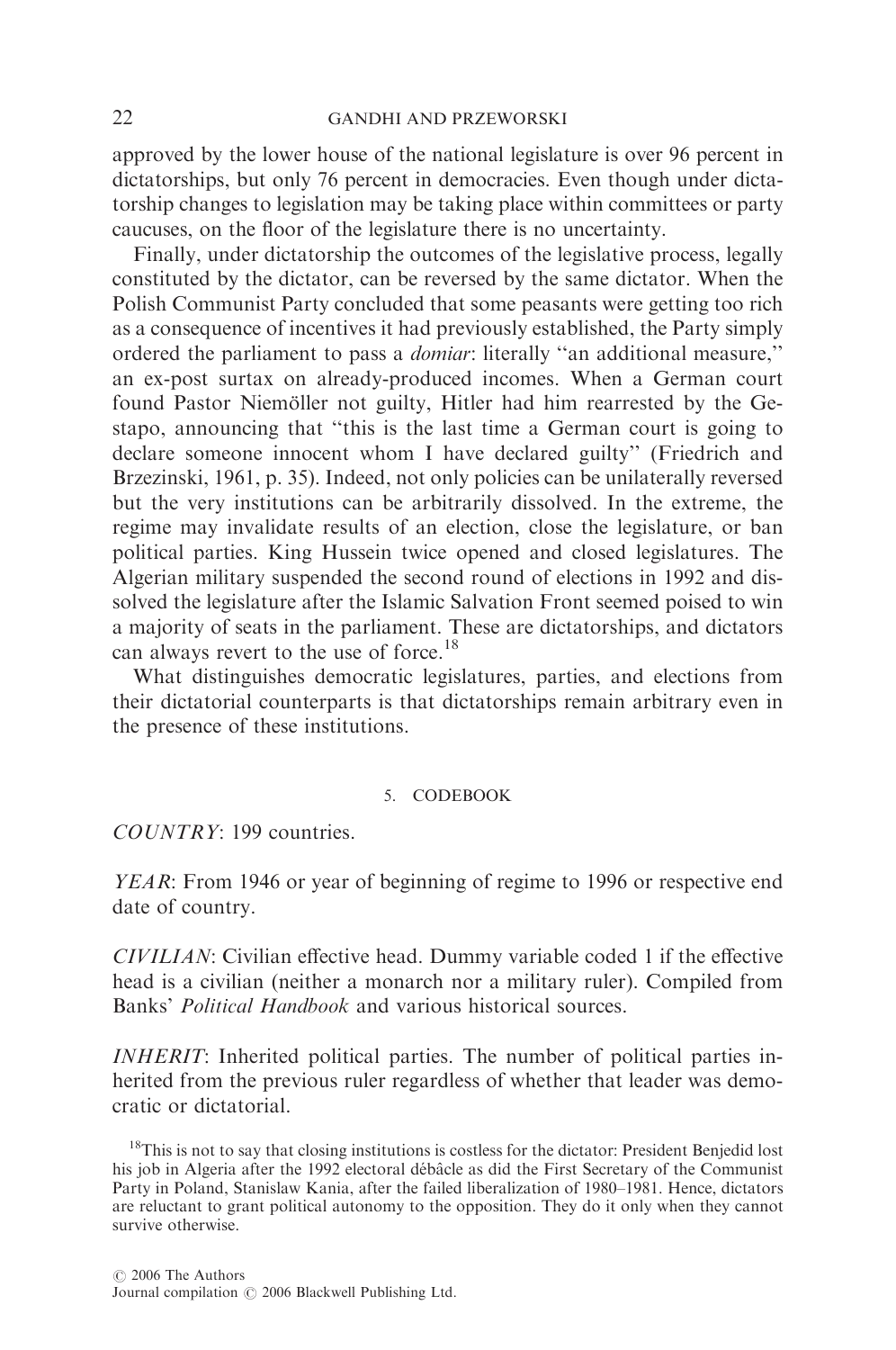LPARTY: Number of political parties in the legislature. Coded 0 if there are no political parties or if there are multiple political parties but no legislature, 1 if one party exists even if there is no legislature, 2 if two or more political parties exist in the legislature. When multiple parties present themselves to voters as a single list,  $LPARTY = 1$ . Compiled from Banks' *Political Handbook*, Banks (1996), Beck et al. (2000), Przeworski et al. (2000), and other historical sources.

MILITARY: Military effective head. Dummy variable coded 1 if the effective head is or ever was a member of the military by profession, 0 otherwise. Note that retired members of the military are coded as 1, since the shedding of a uniform is not necessarily enough to indicate the civilian character of a leader. Also note that we do not consider rulers who come to power as head of guerilla movements as military. Compiled from Banks' Political Handbook and various historical sources.

RELD: Index of religious fractionalization. This is a time-invariant variable, calculated as  $1 - \Sigma p_i^2$  where  $p_i$  indicates the share of the population that is Catholic, Protestant, Muslim, or of ''other'' religions. The primary source is Przeworski et al. (2000) with updated information provided by Encyclopedia Britannica's online Statistical Info for Countries.

RESOURCE: Mineral resource endowment of countries. This is a timeinvariant variable coded 1 if the average ratio of mineral exports (including oil) to total exports exceeds 50 percent. Sources include IMF (1999) and World Bank (2000).

SPOILS: Spending on government wages and salaries by the central government as a percentage of GDP. Spending on government wages and salaries as a percentage of total expenditures is multiplied by total expenditures as a percentage of GDP; both series are from World Bank (2000).

STRA: Sum of past transitions to authoritarianism in a country. If a country experienced a transition to authoritarianism before 1946, STRA was coded 1 in 1946. Original source is Przeworski et al. (2000), updated by Cheibub and Gandhi (2004).

# APPENDIX

To complete the analysis, we need to consider corner solutions. Note first that  $\gamma = 1$ ,  $s = 1$  is not feasible, since it would occur only if  $z = 1$  or  $q = 1$ , and no dictator would be in power if the opposition were certain to overthrow him. Hence, when  $s_z = 1$ , it must be true that  $\gamma_z < 1$ . This case, however, is also unfeasible. At  $s = 1$ ,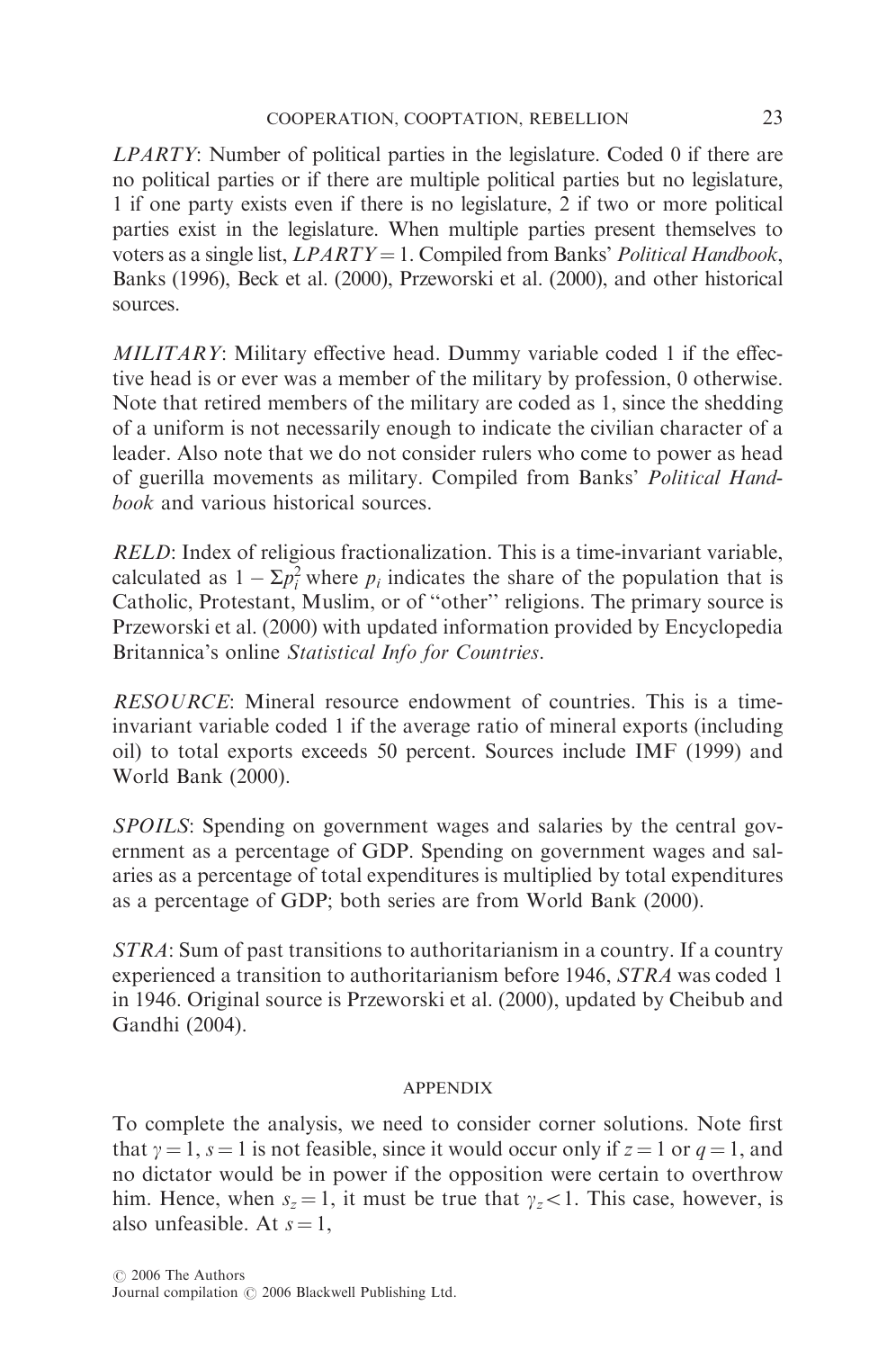$$
\frac{\partial \mathcal{L}}{\partial s}\Big|_{s=1} = -\gamma^{\alpha} + \lambda \gamma^{\alpha} - \mu_1 \ge 0 \Rightarrow \lambda - 1 \ge \mu_1 \gamma^{-\alpha} > 0
$$
  

$$
\frac{\partial \mathcal{L}}{\partial \gamma}\Big|_{s=1} = -2\gamma \theta^2 + \lambda [\alpha \gamma^{\alpha-1} + 2(1-\gamma)\theta^2 = 0,
$$

which implies

$$
\lambda = \frac{2\gamma\theta^2}{\alpha\gamma^{\alpha-1} + 2(1-\gamma)\theta^2}.
$$

But

$$
\lambda - 1 = \frac{2\gamma\theta^2 - \alpha\gamma^{\alpha - 1} - 2(1 - \gamma)\theta^2}{\alpha\gamma^{\alpha - 1} + 2(1 - \gamma)\theta^2} = 0,
$$

by (18). Hence,  $\mu_1$  cannot be positive, implying that  $s < 1$ .

In turn, when  $\alpha \ge 2\theta^2$ ,  $\gamma_z = \gamma_c = 1$ , and [from (19)]  $s_z = z$ .

$$
\frac{\partial \mathcal{L}}{\partial s}\Big|_{\gamma=1} = -\gamma^{\alpha} + \lambda \gamma^{\alpha} = 0 \Rightarrow \lambda = 1
$$
  

$$
\frac{\partial \mathcal{L}}{\partial \gamma}\Big|_{\gamma=1} = \alpha \gamma^{\alpha-1} - 2\gamma \theta^2 + 2(1-\gamma)\theta^2 - \eta_1 \ge 0,
$$

which is feasible.

Hence, when their policy position does not diverge much from the median, dictators may be willing to abdicate control over the policy in the quest for cooperation. But they never give away all the rents.

### ACKNOWLEDGMENTS

We thank Stephen Holmes, Wonik Kim, Bernard Manin, Sebastian Saiegh, Melissa Schwartzberg, and two anonymous reviewers from Economics and Politics for valuable comments.

JENNIFER GANDHI ADAM PRZEWORSKI Emory University **New York University** New York University

#### **REFERENCES**

Acemoglu, D. and J. Robinson, 2002, Political origins of dictatorship and democracy. Unpublished document.

Atkinson, A. and A. Brandolini, 2001, Promise and pitfalls in the use of ''secondary'' datasets: income inequality in OECD countries as a case study. Journal of Economic Literature 3, 771–799.

Banks, A., 1996, Cross-National Time-Series Data Archive (Center for Social Analysis, Binghamton, NY).

———, A. Day, and T. Muller, Various years, Political Handbook of the World (Center for Social Analysis, Binghamton, NY).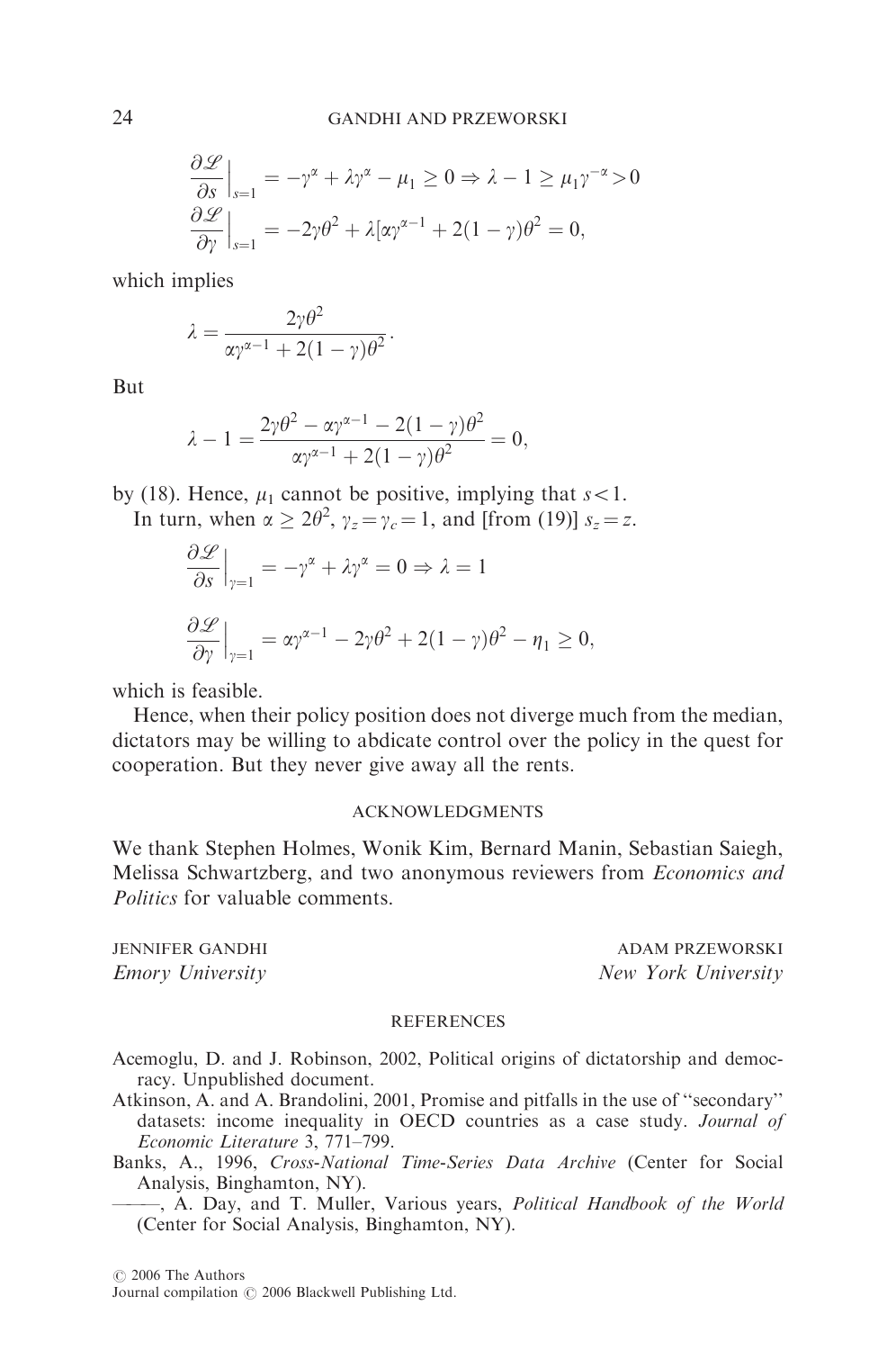- Beck, T., G. Clarke, A. Groff, P. Keefer, and P. Walsh, 2000, The Database of Political Institutions (World Bank, Washington, DC).
- Bertocchi, G. and M. Spagat, 2001, The politics of co-optation. Journal of Comparative Economics 4, 591–607.
- Binder, L., 1964, Iran: Political Development in a Changing Society (University of California Press, Berkeley).
- Bobbio, N., 1984, The Future of Democracy (University of Minnesota Press, Minneapolis).
- Brooker, P., 2000, Non-Democratic Regimes: Theory, Government, and Politics (St. Martin's Press, New York).
- Bueno de Mesquita, B., R. Siverson, J. Morrow, and A. Smith, 1999, Model with endogenous tax rates and revenues. Unpublished document.
- Cardoso, F. H. and E. Faletto, 1978, Dependency and Development in Latin America (University of California Press, Berkeley).
- Cheibub, J. A. and J. Gandhi, 2004, Classifying political regimes: a six-fold measure of democracies and dictatorships. Manuscript (American Political Science Association Annual Meeting, Chicago).
- Collier, R., 1982, Regimes in Tropical Africa: Changing Forms of Supremacy, 1945–1975 (University of California Press, Berkeley).
- Deininger, K. and L. Squire, 1996, A new dataset measuring income inequality. World Bank Economic Review 10, 565–591.
- Encyclopedia Britannica, Statistical Info on Countries (http://geoanalyzer. britannica.com).
- Energy Information Administration, Official Energy Statistics from the U.S. Government (http://www.eia.doe.gov).
- Epstein, D., R. Bates, J. Goldstone, I. Kristensen, and S. O'Halloran, 2003, Democratic transitions. Unpublished document.
- Fearon, J., 2003, Ethnic and cultural diversity by country. Journal of Economic Growth 2, 195–222.
- Friedrich, C. and Z. Brzezinski, 1961, Totalitarian Dictatorship and Autocracy (Praeger, New York).
- Gandhi, J. and A. Przeworski, 2004, Dictatorial institutions and the survival of dictators. Unpublished document.
- ———, Gochal, and S. Saiegh, 2003, Governments' legislative defeats under dictatorship. Midwest Political Science Association Conference, Chicago.
- Gershenson, D. and H. Grossman, 2001, Cooption and repression in the Soviet Union. Economics and Politics 13, 31–47.
- Ginkel, J. and A. Smith, 1999, So you say you want a revolution: a game theoretic explanation of revolution in repressive regimes. Journal of Conflict Revolution 3, 291–316.
- Grossman, H., 1999, Kleptocracy and revolutions. Oxford Economic Papers 2, 267–283.

——— and S. J. Noh, 1990, A theory of kleptocracy with probabilistic survival and reputation. Economics and Politics 2, 157–171.

- International Monetary Fund, 1999, World Economic Outlook (International Monetary Fund, Washington, DC).
- Karl, T. L., 1997, The Paradox of Plenty: Oil Booms and Petro-States (University of California Press, Berkeley).
- Kirstein, R. and S. Voigt, 2000, The violent and the weak: when dictators care about social contracts. Unpublished document. Center for the Study of Law and Economics, Universitat des Saarlandes.